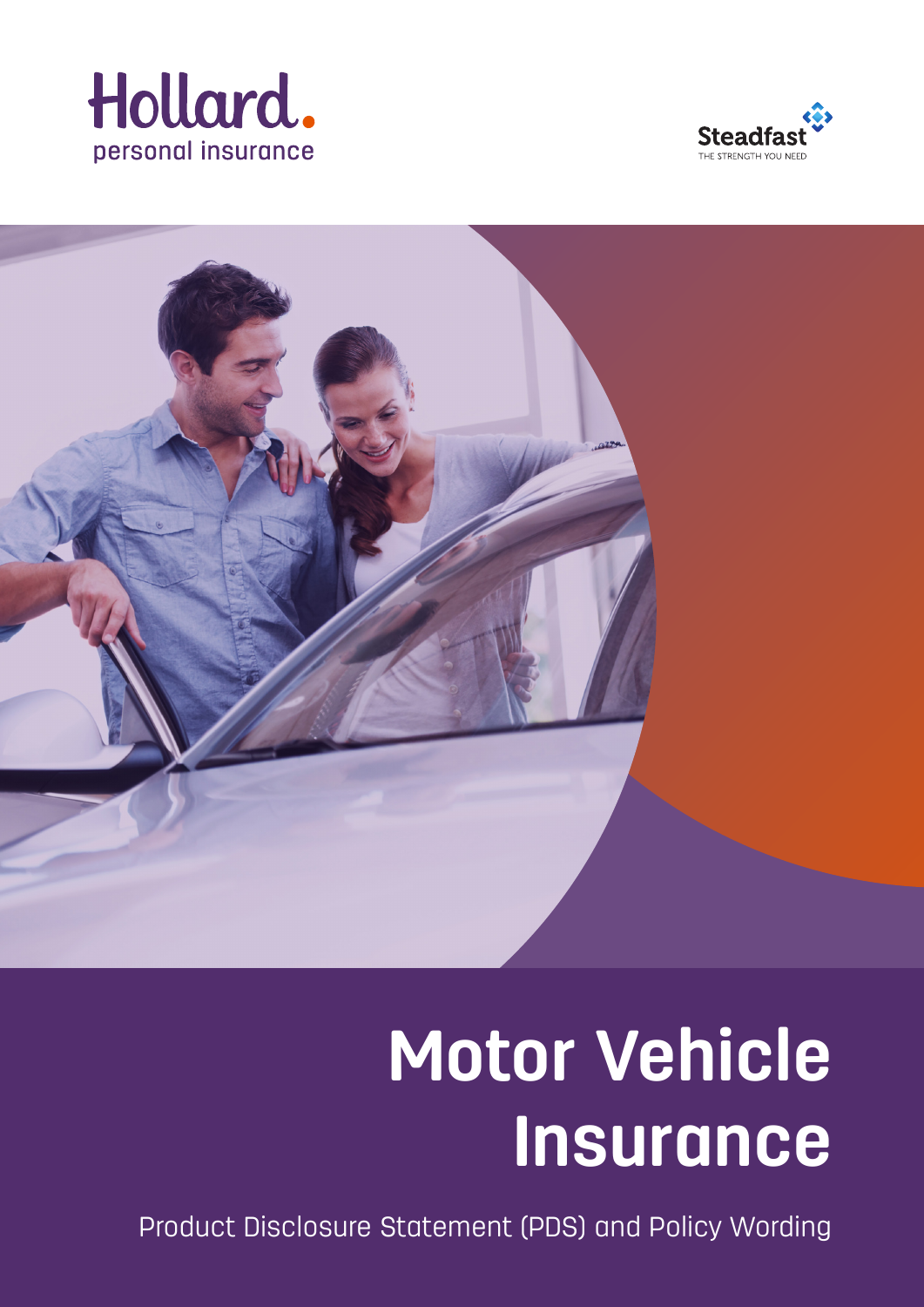Thank you for choosing Hollard for Your insurance needs.

Please take the time to read this document carefully to ensure You understand what Your Policy covers, what Excesses apply and how to make a Claim. If You have any questions or need more information, please contact Your Steadfast Broker.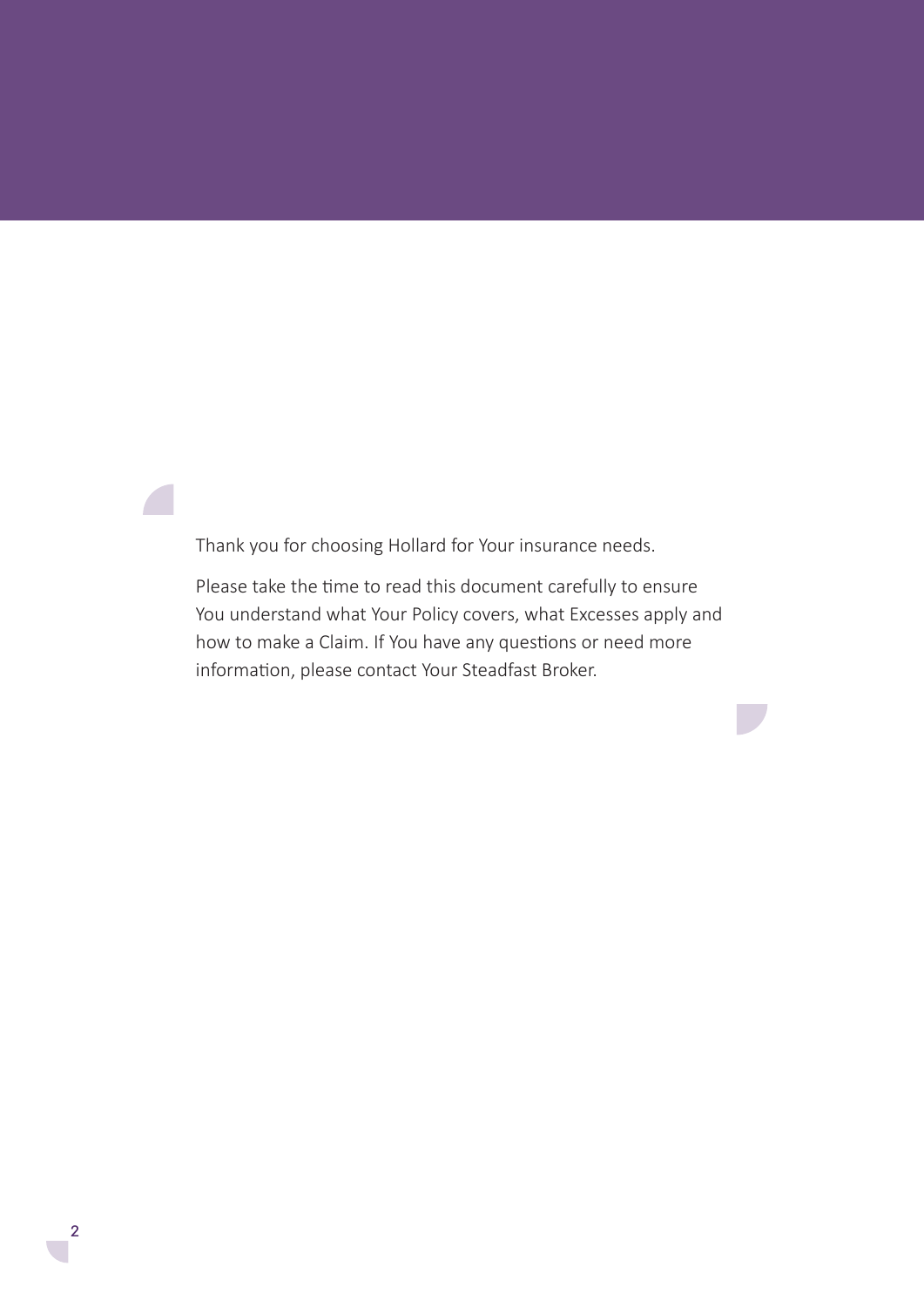# **CONTENTS**

| <b>OPTIONAL COVERS -</b><br>ONLY AVAILABLE WHEN YOU HAVE COMPREHENSIVE COVER21 |  |
|--------------------------------------------------------------------------------|--|
|                                                                                |  |
|                                                                                |  |
|                                                                                |  |
|                                                                                |  |
|                                                                                |  |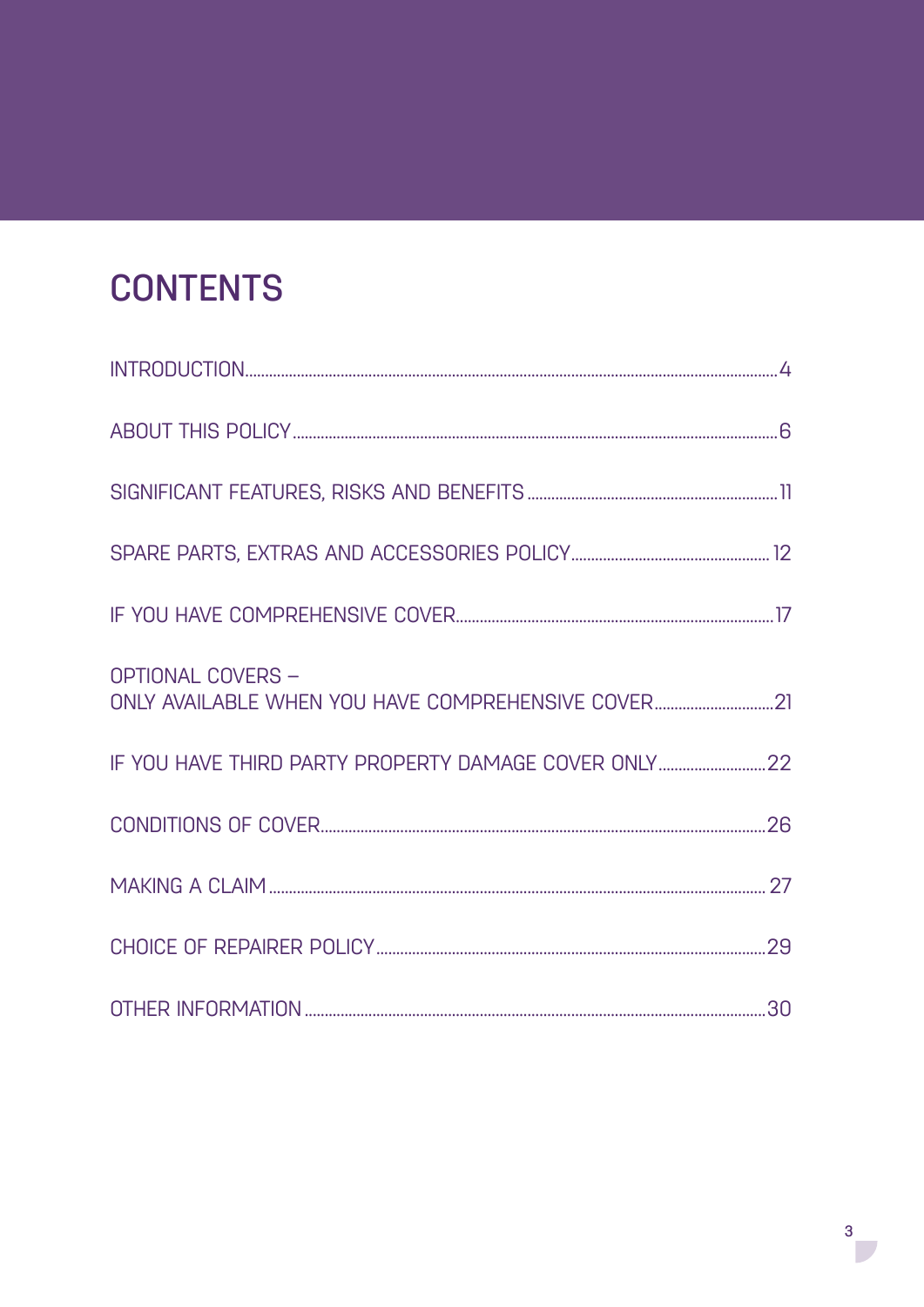# **INTRODUCTION**

#### **About this document**

This document is a Product Disclosure Statement ("PDS") and Policy Wording which respectively contains:

- 1. Important information which is to help You understand the insurance; and
- 2. The terms and conditions of the cover provided. It is up to You to choose the cover You need.

Other documents may comprise the PDS and We will tell You if this is the case in the relevant document.

You should carefully consider the information provided, having regard to Your personal circumstances to decide if it is right for You.

#### **Product Disclosure Statement**

This PDS was prepared by Hollard on 1 September 2021.

#### **Who is this product for?**

This product is designed for people who own and can legally drive a private vehicle registered in Australia. You can choose from two levels of cover:

- Comprehensive for customers who want to insure their Vehicle against loss or damage caused by accident, collision, natural events, fire, theft, or malicious damage by others, and for liability for loss or damage to other people's property caused by the Vehicle if the driver is at fault.
- Third Party Property Damage for customers who only want to insure against liability for loss or damage to other people's property caused by the Vehicle if the driver is at fault. This does not cover loss or damage to Your Vehicle The target market for this level of cover is customers who do not want or cannot get Comprehensive cover. This level of cover is not likely to be suitable if Your car secures a loan or other finance.

Full details of the cover and applicable terms, definitions, exclusions and limitations are set out in this PDS.

You can view full details of Our Target Market Determination by visiting www.hollardinsurance.com.au This information does not take Your personal circumstances into account. Even if You are in the target market and We offer the product to You, that does not mean that this product is appropriate for You in Your particular circumstances. No one knows Your situation better than You, so before You make any decisions about this product, You should read this PDS to decide if this product is right for You.

#### **About Us**

This insurance is issued/insured by:

The Hollard Insurance Company Pty Ltd ("Hollard", "We", "Us" or "Our") (ABN 78 090 584 473, AFSL No. 241436) trading as Hollard Personal Insurance of Level 12, 465 Victoria Avenue, Chatswood NSW 2067.

Hollard can be contacted on 1300 020 287.

Hollard issues/insures this product pursuant to an Australian Financial Services Licence ("AFSL") granted to Us by the Australian Securities and Investments Commission ("ASIC").

This PDS provides key information about Your cover, including its features, benefits and costs. It is designed to help You understand Your Policy and make an informed choice about whether this insurance meets Your needs before You buy it.

The Policy is Our legal contract with You and contains details covering the terms, conditions and any exclusions relating to the insurance cover to be provided by Us.

We suggest that You read the entire Policy to make Yourself aware of all the cover offered and to ensure the cover offered meets Your needs.

Capitalised terms in this document shall carry the same meaning provided to such terms in the definition section of Your Policy.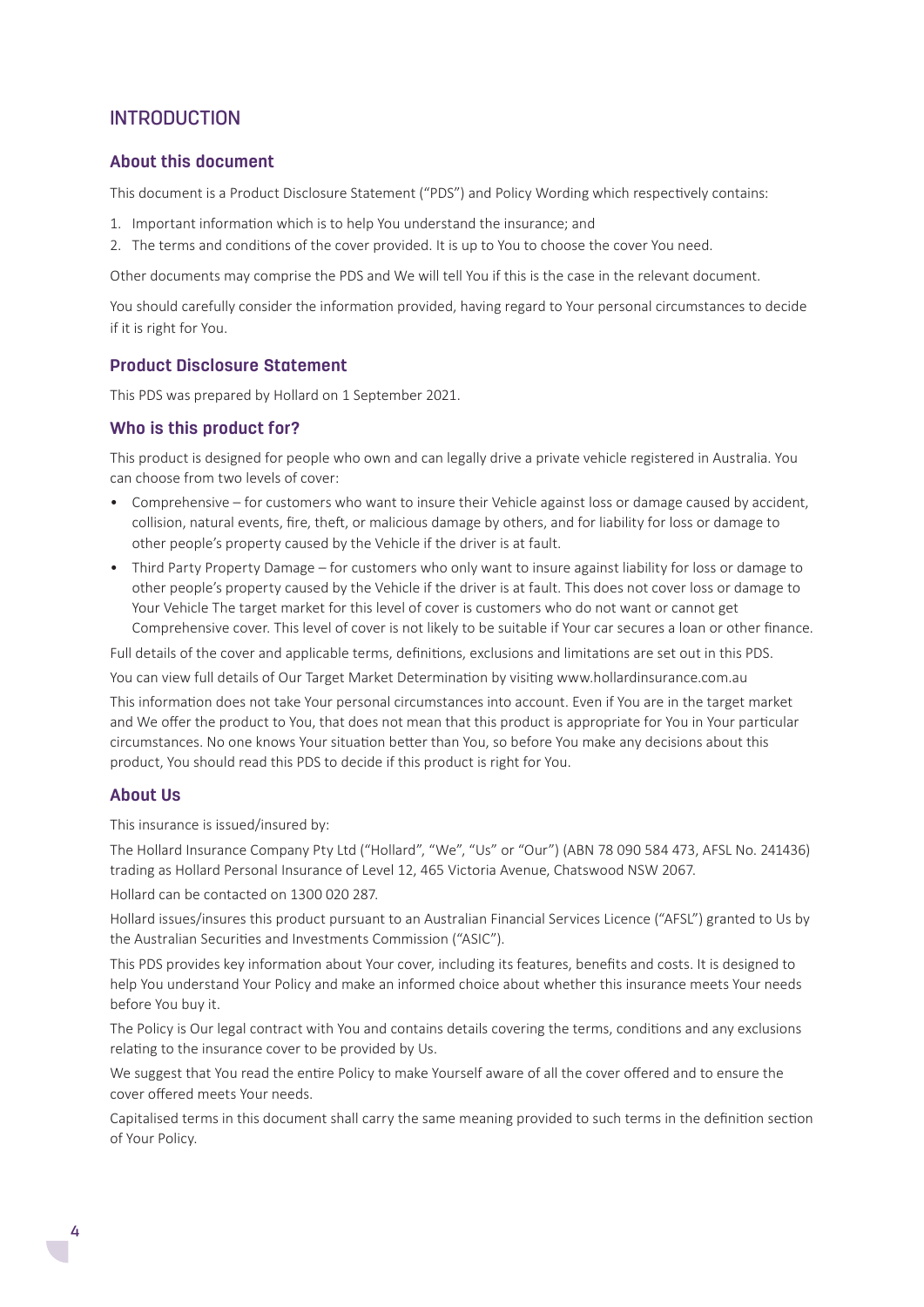# **Updating this PDS**

We may change the PDS at any time. Changes will apply to quotes and renewal notices issued after the date of the change. For the latest changes, visit www.hollardinsurance.com.au or call Your broker. You can also request a printed copy to be sent to You at no cost.

If the change is relatively minor and wouldn't affect a decision to buy or renew the Policy, We will set out the details at www.hollardinsurance.com.au. For other changes, We will issue a Supplementary PDS or a new PDS, and if the changes will apply to Your Policy, We will let You and Your broker know about them before You purchase the product.

# **About Steadfast**

Steadfast Group Limited ("Steadfast") is a public company that operates a large network of insurance brokerages in Australia known as Steadfast Brokers. This Policy is available exclusively to You through a Steadfast Broker.

Steadfast does not issue, guarantee or underwrite this Policy.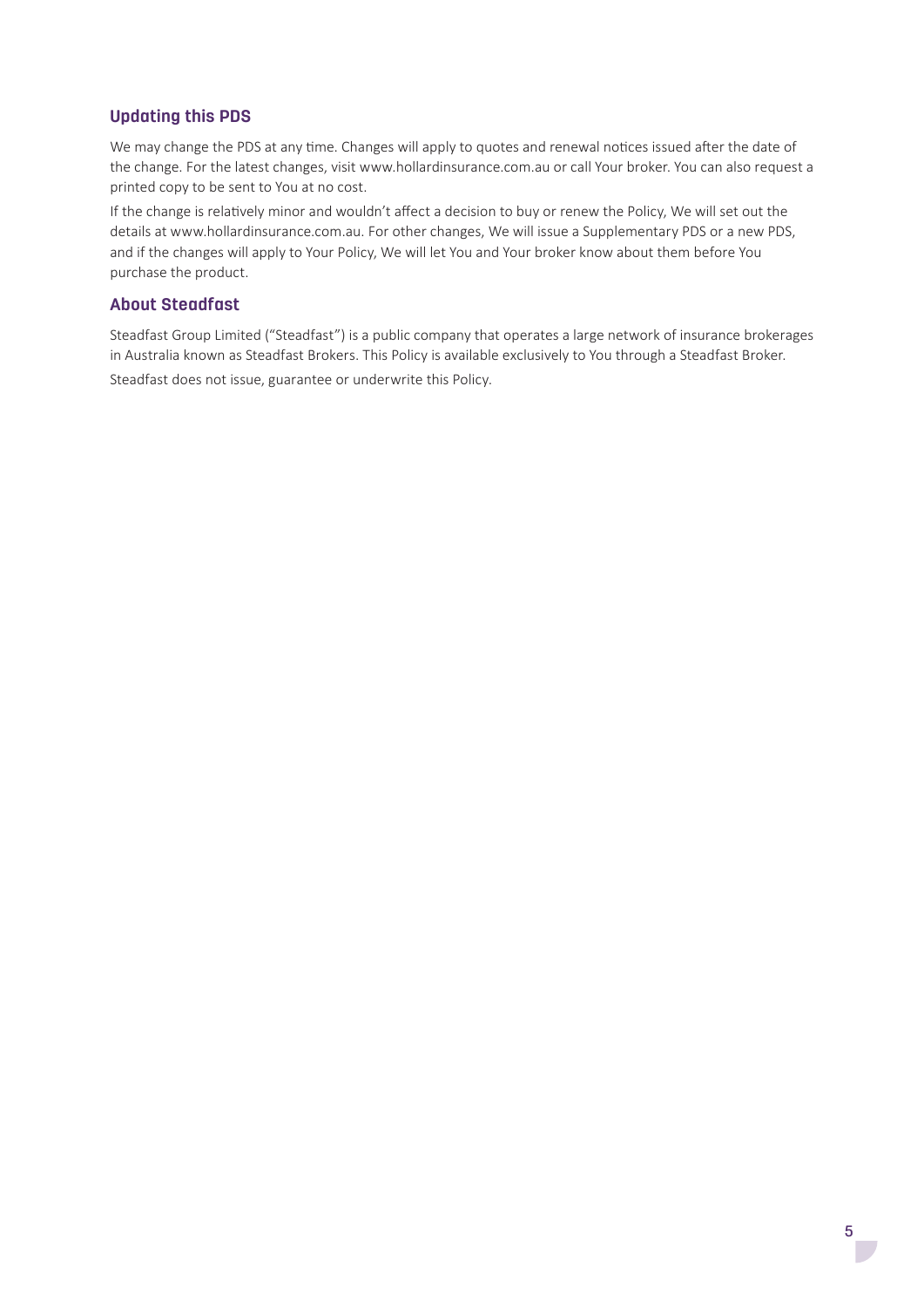# ABOUT THIS POLICY

You can choose one of the following two types of cover:

- Comprehensive Cover; or
- Third Party Property Damage Cover only.

If We issue You a Policy, You will be given a Policy Schedule. The Policy Schedule sets out the covers You have chosen and should be read together with the Policy Wording. You should check the Policy Schedule carefully to ensure it accurately states what You have insured.

The Policy Wording and Policy Schedule form Your legal contract with Us, so please keep them in a safe place for future reference. If You require further assistance or information about this Policy, please contact Your Steadfast Broker.

#### **Your duty to answer honestly**

Before You enter into, vary or renew this insurance Policy with Us, You have a duty to answer honestly and take reasonable care not to make any misrepresentations. What that means is that You need to take reasonable care to provide honest, accurate and complete answers to any questions that We ask.

This includes checking the information We provide to You when You apply for, renew or vary this Policy, and informing Us if anything has changed or is inaccurate or incomplete. If You do not correct the information, We will take it that You agree with the information and that Your answers are current, accurate and complete.

We rely on Your answers and information to decide whether We can insure You, on what terms and for what premium.

It is also important to understand that, in answering the questions, You are answering for Yourself and anyone else to whom the questions apply. If You are not sure about the answers or the accuracy or completeness of the information, You should take the time to find out before providing a response.

If You do not take reasonable care in answering Our questions or correcting the information, You may breach Your duty. If that happens, Your Policy, may be cancelled, or treated as if it never existed, and any claim may be denied or not paid in full.

If any question or information is not clear to You and You need help, You can contact Us on 1300 020 287.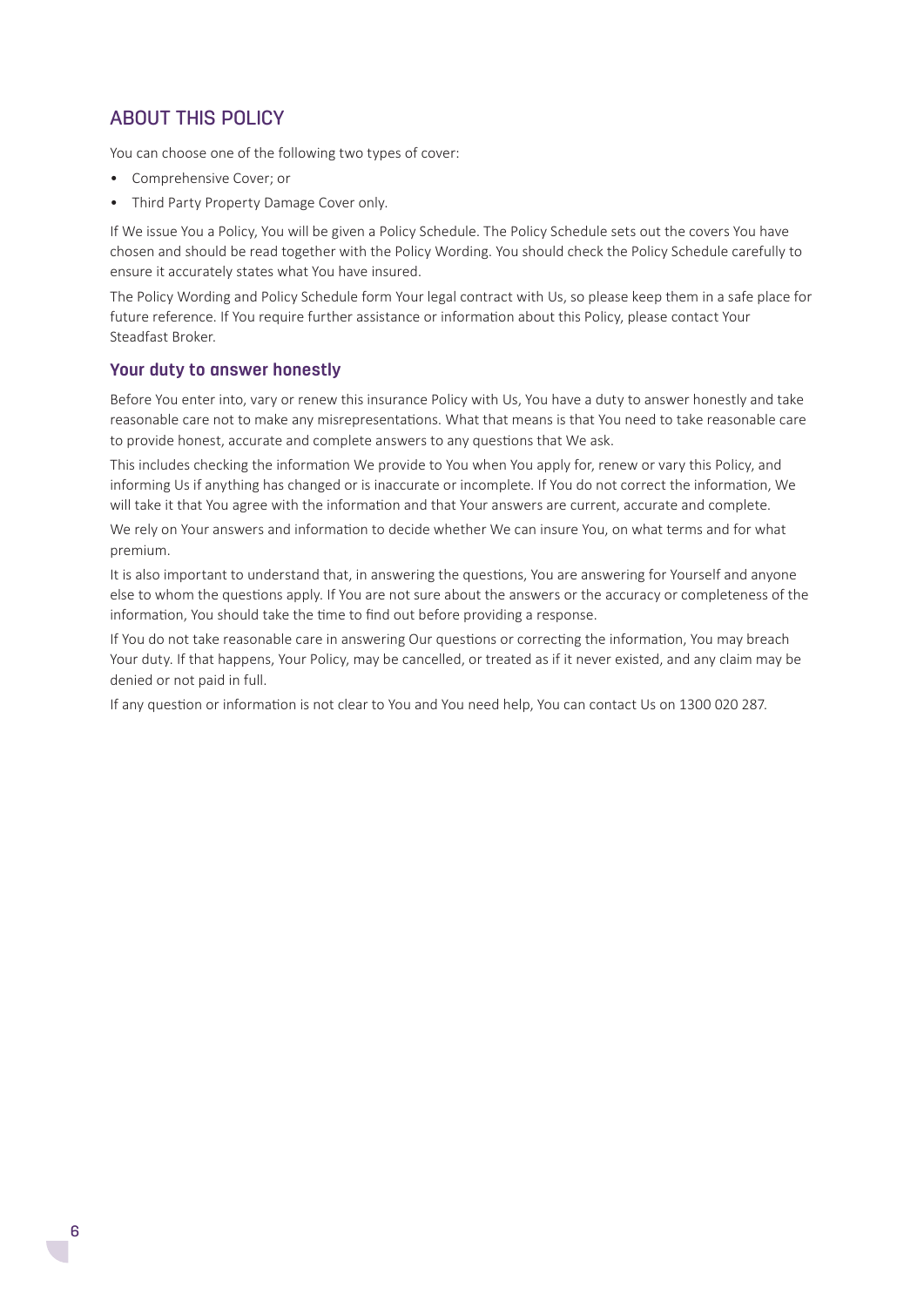# **You must disclose the following**

You are asked at the time You take out this insurance to give Us full and correct details concerning any:

- insurance policy or renewal of insurance policy that has been declined, cancelled or refused, or where any excess was imposed;
- claim refused by an insurer in the last three years;
- claim made in the last three years; or
- criminal conviction or finding of guilt for an offence,

in relation to You and Your family because any of these may affect the premium and extent of insurance.

For example, We may be entitled to:

- charge You an additional premium;
- impose (back-dated) restrictions including declining Your insurance back to when this information should have been provided;
- decline to insure You; and
- refuse to pay a claim.

When renewing Your Policy with Us You must also, if asked, answer Our questions and advise Us of any changes to Your:

- claims;
- insurance; or
- criminal history.

Before We agree to renew Your Policy You must, if asked, answer Our questions and tell Us if, during the current Period of Insurance, You or any person who is a driver of Your Vehicle has:

- been convicted of or had any fines or penalties imposed for a serious criminal and/or driving offence and/or any crime involving drugs, dishonesty, arson, theft (including stealing a motor vehicle), illegal use of a motor vehicle, fraud or violence against any person or property;
- been convicted of or had any fines or penalties imposed for any driving related alcohol and/or drug offence;
- had a driver's licence cancelled or suspended or been disqualified from holding a driver's licence for any period;
- been responsible for causing any motor vehicle accident; or
- had any motor vehicle damaged or stolen.

We will notify You in writing of the effect a change may have on Your renewal.

# **Privacy Notice**

In this section, "We", "Our" and "Us" include Hollard and its related entities.

We collect, handle and disclose Your personal information (which may include sensitive information) in accordance with the Privacy Act 1988 (Cth) and Our privacy policy listed below. We collect personal information to provide, offer and administer Our various products and services, or otherwise as permitted by law. Such purposes include responding to Your enquiries, providing You with assistance You request of Us, maintaining and administering Our products and services, providing You with marketing information regarding other products and services (of ours or a third party); quality assurance and training purposes; performing administrative operations and any other purpose identified at the time of collecting Your information.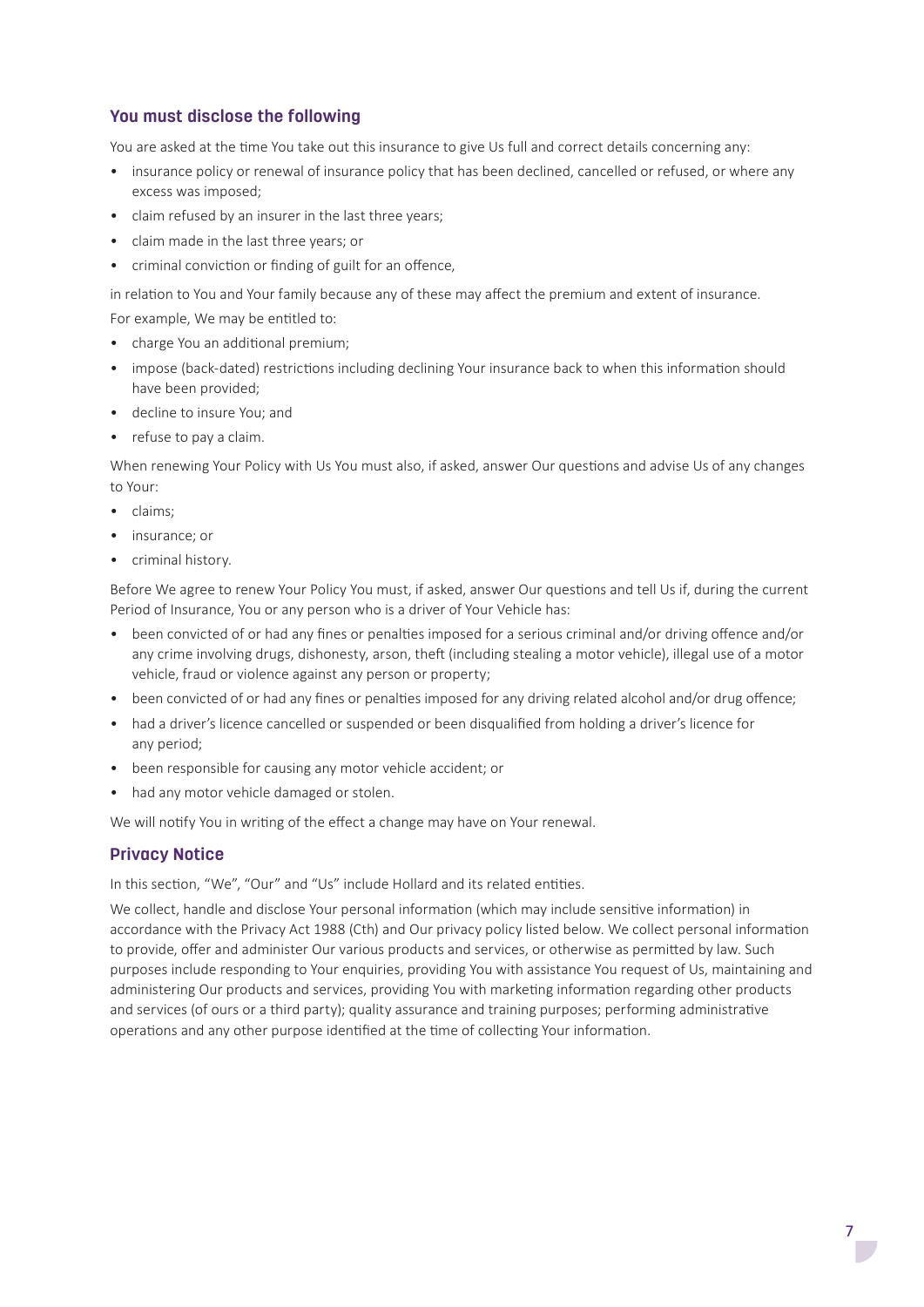If You provide personal information to Us about another person, We rely on You to have made or make them aware that You will, or may, provide their information to Us and the types of third parties We may provide it to, the relevant purposes We and any of the third parties will use it for and how they can access it. If You have not done, or will not do, either of these things, You must tell Us before You provide their relevant personal information. When information is provided to Us via a third party We use that information on the basis that You have consented or would reasonably expect Us to collect Your personal Information in this way.

We may collect Your personal information so that We, Our related entities or other third parties with whom We have a relationship can develop or offer You products and services which We believe may be of interest to You, but will not do so if You tell Us not to by contacting Us. Collection can take place by websites, email, telephone or in writing. Unless it is unreasonable or impracticable for Us to do so, We collect Your personal information directly from You. There may, however, be occasions where We collect Your personal information from someone else.

If You do not consent to Us collecting and using all or some of the personal information We request, We may not be able to provide You with Our products or services such as processing Your application for insurance, Your claim or any payment due to You. We may at times also disclose Your personal information to Our related companies or third parties who provide services on Our behalf; however We will never sell, rent or trade Your personal information.

The persons We may disclose personal information include:

Our professional advisors, authorised representatives, distributors or referrers, mailing houses and marketing companies, insurance reference bureaus, reinsurers, credit providers, external IT service providers, other insurance intermediaries, providers and advisers. In the case of claims (or likely claims) it may be disclosed to persons involved in claim handling processes. Your personal information may also be disclosed to dispute resolution providers, government bodies, regulators, law enforcement agencies and any other parties where required by law.

We may disclose personal information to related companies or service providers located in countries other than Australia. These details are listed in Our privacy policy and can change from time to time.

You consent to the use and disclosure of Your personal information as set out in this section. Your consent applies whether You become or remain the insured unless You tell Us otherwise by contacting Us. You can read more about how We collect, use and disclose Your personal information in Our privacy policy which is available at www.hollardinsurance.com.au/Privacy-Policy or You can request a copy. If You wish to gain access to Your personal information (including correcting or updating it), make a complaint about a breach of Your privacy or You have any other query relating to privacy, please contact Us.

# **How to apply for this Policy**

To apply for this Policy, please complete Our online application form with Your Steadfast Broker. If We accept Your application, You will receive a Policy Schedule that sets out details of the cover You have chosen.

#### **The cost of this Policy**

The premium is the amount We charge You for this Policy. It includes the amount We have calculated for the risk as well as the taxes and government charges that are applicable. The premium will be shown on the Policy Schedule.

When calculating the premium We take a number of factors into account. These factors and the degree to which they affect the premium will depend on the information You give Us, and the covers You choose. The main factors that impact Your premium include:

- the type and amount of cover;
- the Vehicle and driver(s) to be insured; and
- the driver(s)'s previous insurance and claims history.

Some rating factors do not affect all components of the premium calculation.

#### **Excess**

The Excess is the amount You must contribute towards the cost of any claim You make. If Your claim is payable, We will deduct the Excess from the amount of the claim We will pay to You, or You will need to pay the Excess to a supplier, repairer, or to Us.

The Excess payable by You is shown in Your Policy Schedule.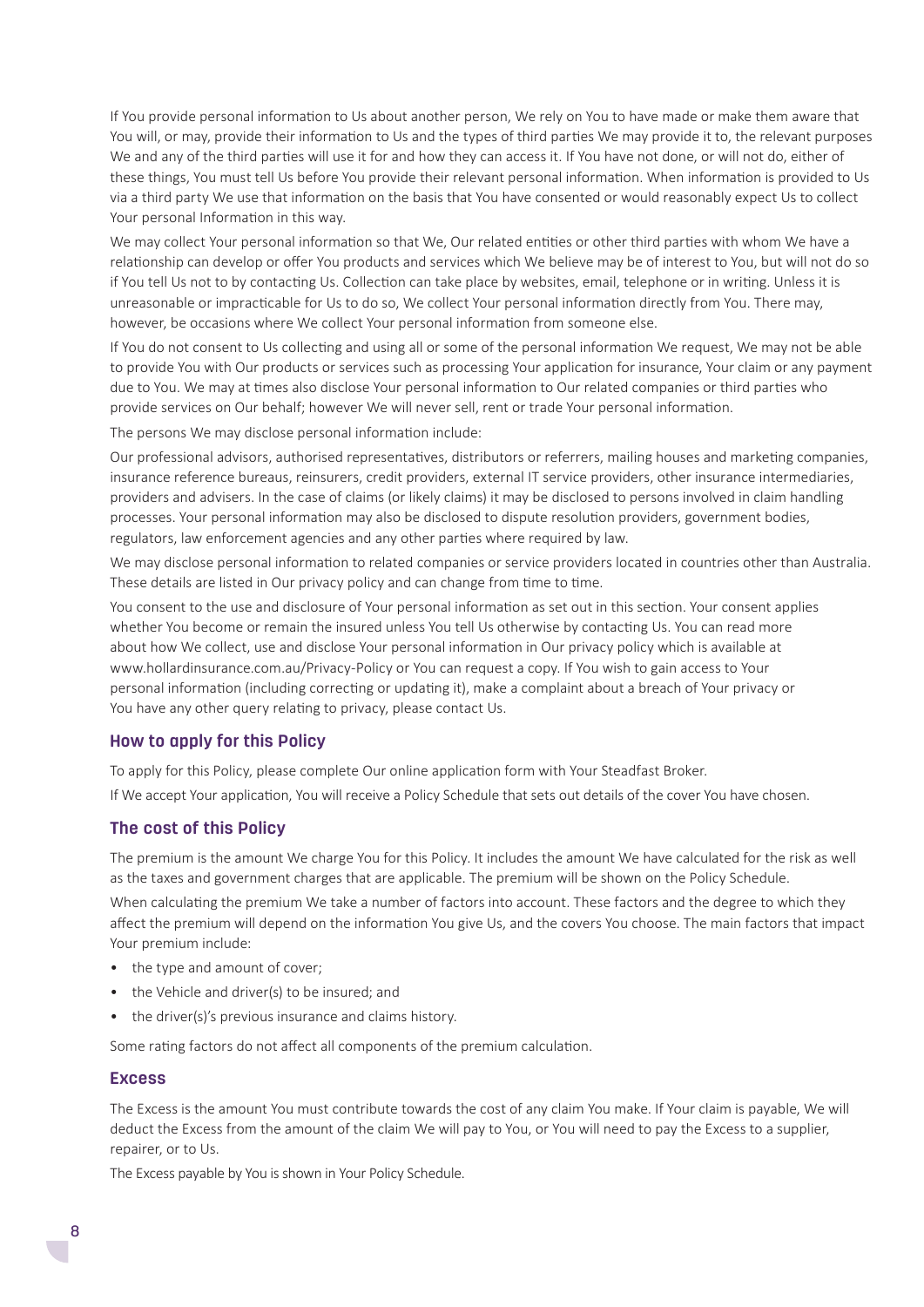# **Goods and Services Tax (GST)**

Unless expressly stated otherwise, all dollar amounts described and/or payable in respect to Your Policy are inclusive of GST.

If You are (or required to be) registered for GST You must tell Us Your Australian Business Number and entitlement to an input tax credit which We will deduct from any claim payment(s) We make. Any fines or penalties arising from Your incorrect advice are payable by You.

This GST provision may have an impact on how You determine the amount of insurance You need. Please read it carefully. You can choose to seek professional advice if You have any queries about GST and/or Your insurance.

#### **Keep Your receipts**

You should keep receipts, invoices or other evidence of ownership and value of Your Vehicle and any other property covered under the Policy because if You make a claim You will be asked to prove ownership and value in order for Us to pay the claim.

#### **How to make a claim**

Please contact Your Steadfast Broker to assist You in making a claim.

In an emergency outside normal business hours You may ring Our emergency service on 1300 020 287 for assistance. Further details of what You must do for Us to consider Your claim are provided in the 'Making a claim' section of Your Policy wording below.

#### **General Insurance Code of Practice**

The Insurance Council of Australia Limited has developed the General Insurance Code of Practice, which is a self-regulatory code for use by all insurers. The Code aims to raise the standards of practice and service in the insurance industry. We are a signatory to the Code.

The Code Governance Committee (CGC) is the independent body that monitors and enforces compliance with the Code. It also aims to drive better Code compliance, helping the insurance industry to improve its service to consumers.

For more information about the CGC or to obtain a copy of the Code, please visit www.insurancecouncil.com.au or by phone 1800 931 678.

#### **Extra Care Process**

We recognise that Our customers may find themselves in difficult circumstances, particularly when a claim event occurs. We have developed an Extra Care Process to provide additional support to Our customers who may be experiencing vulnerability due to their circumstances, including personal circumstances that are not directly related to insurance.

The Code provides the following examples that may contribute to someone needing extra care:

- age;
- disability;
- mental health conditions:
- physical health conditions;
- family violence;
- language barriers;
- literacy barriers;
- cultural background;
- Aboriginal or Torres Strait Islander status;
- remote location; or
- financial distress.

More information about the extra care We can offer and how We support customers is available on Our website.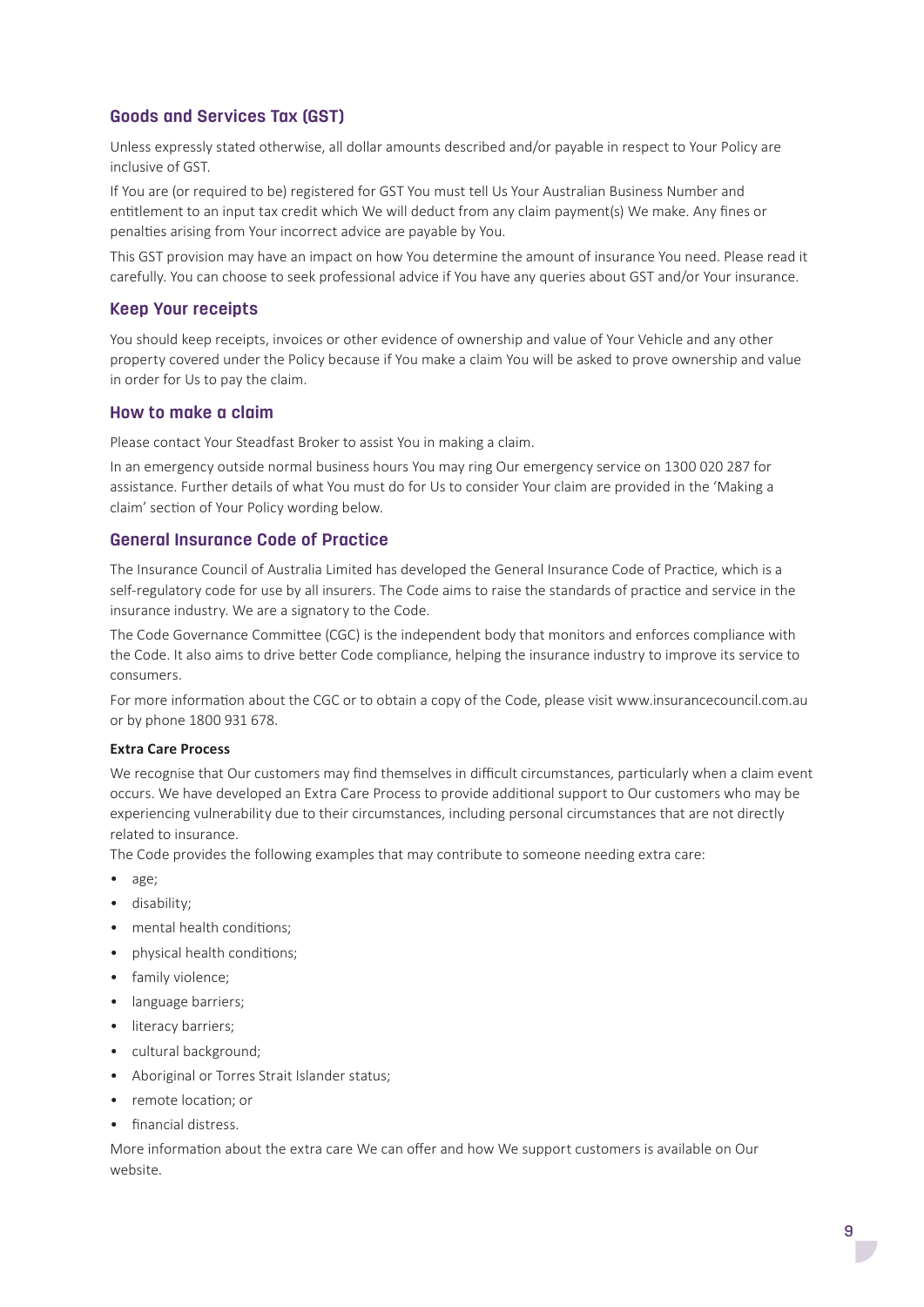#### **Your cooling off rights**

Once cover has commenced You have a 21 day cooling off period from the start of the period of cover. Provided You have not submitted a claim under Your Policy, or an event has not occurred that could give rise to a claim under Your Policy, You have the right to cancel Your Policy and receive a full premium refund less any non-refundable government charges, taxes and levies that We have paid. The cooling off period ceases as soon as You make a claim under Your Policy.

To exercise this right, You must notify Your Steadfast Broker electronically or in writing. Your Steadfast Broker may deduct certain amounts from any refund that may be due for administration costs.

#### **Dispute resolution**

#### **How to make a complaint**

If You have a complaint or dispute, We are committed to work with You to resolve it as quickly as possible. In the first instance, We suggest You contact Your Steadfast Broker if Your complaint relates to the service that You have received. If Your concern is not resolved to Your satisfaction, or if Your complaint concerns Our product, please follow these steps which are part of Our complaint resolution procedure:

Get in touch with Us on 1300 020 287 about Your concerns, and We will do Our best to resolve them straight away. If We are unable to or if You are still not satisfied, Our Customer Resolution Team will review Your complaint and provide You with a response. You will be provided with the contact details of the person looking after Your complaint and You will receive regular progress updates.

When You make a complaint, please provide Us with as much information as possible.

#### **To make a complaint please contact Us on:**

Post: The Hollard Insurance Company Pty Ltd, Locked Bag 2010, St Leonards NSW 1590 Email: resolution@hollard.com.au Phone: 1300 368 979

#### **If We cannot resolve Your complaint:**

If You are not happy with Our decision, or We have taken more than 30 days to respond to You from the date You first made Your complaint, You may contact the Australian Financial Complaints Authority (AFCA) at:

Phone: 1800 931 678 Post: GPO Box 3 Melbourne VIC 3001 Website: afca.org.au

Email: info@afca.org.au

The AFCA service is provided to You free of charge. A decision by AFCA is binding on Us but is not binding on You. You have the right to seek legal assistance.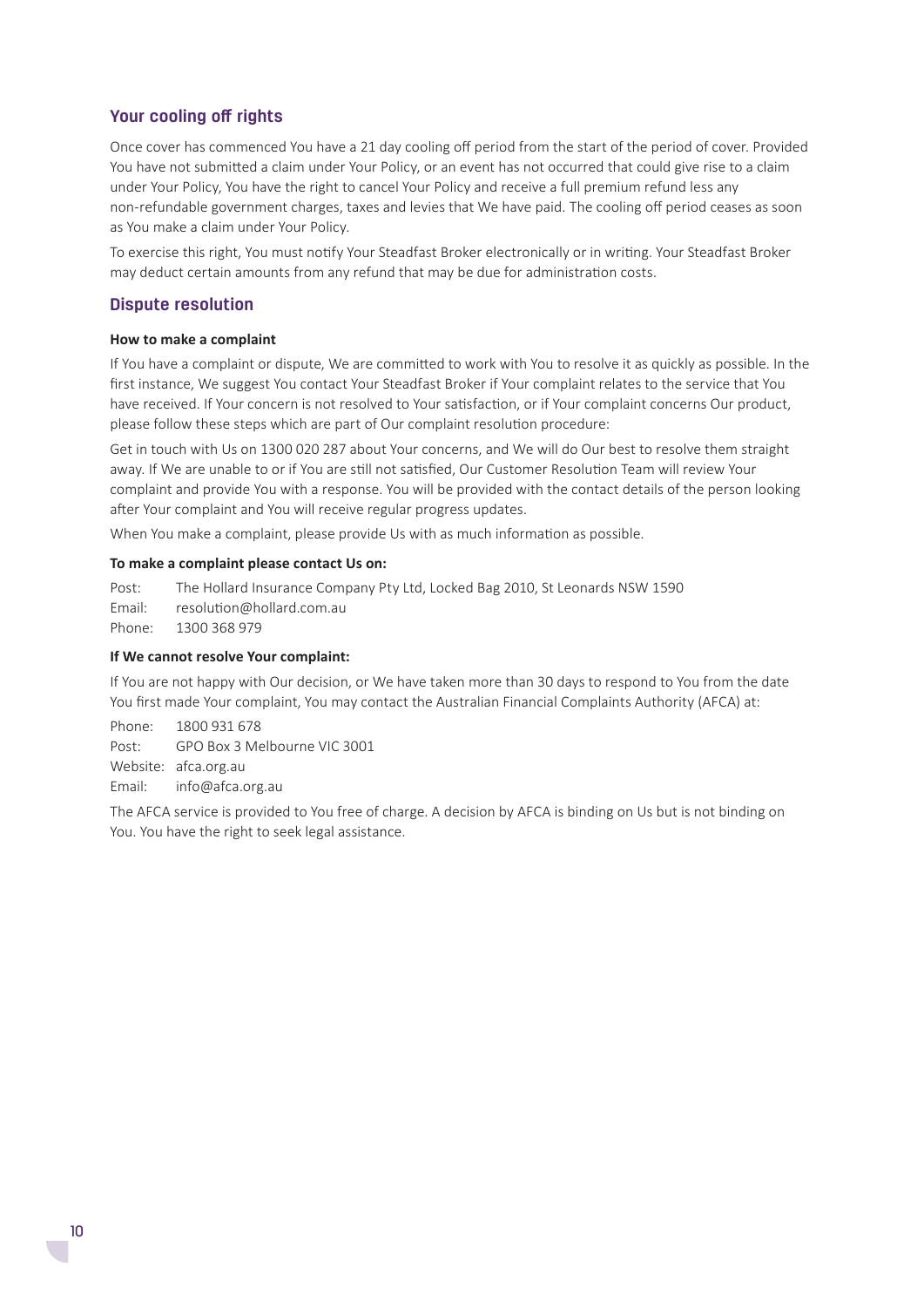# SIGNIFICANT FEATURES, RISKS AND BENEFITS

If You choose Comprehensive Cover, this will cover loss, destruction or damage to Your Vehicle. In addition, this also covers You for Your legal liability for property damage or personal injury, arising out of the use of Your Vehicle.

If You choose Third Party Property Damage cover only, this will only cover Your legal liability for property damage or personal injury, arising out of the use of Your Vehicle.

With each cover option, a range of benefits are included. These benefits are shown in the Policy Wording under each section and can be found under the heading "Other benefits We may pay".

#### **Exclusions**

Under some circumstances, this Policy will not provide any insurance cover to You. For example, if You deliberately damage the Vehicle.

It is important that You are aware of these exclusions and so You should read them. These exclusions are shown under the heading(s) "When We will not pay Your Claim".

In addition, there are things that You must do in order for You to be covered. For example, You must take all reasonable steps to recover lost or stolen property. These things are shown under the heading "Conditions of Cover" as well as other sections of the Policy Wording. There are also some conditions that must be present before We will meet any claim. These are also shown in the Policy Wording below.

You still need to read the Policy Wording, supplementary PDSs or any endorsements applicable to Your Policy and the Policy Schedule for a full description of the benefits, features, exclusions and conditions of the insurance Policy.

#### **Sanctions**

Our Policy wording also contains sanctions exclusion. Please review it carefully.

# **Financial Claims Scheme**

We are authorised under the Insurance Act 1973 ("Insurance Act") to carry on general insurance business in Australia by the Australian Prudential Regulation Authority ("APRA") and are subject to the prudential requirements of the Insurance Act. The Insurance Act contains prudential standards and practices designed to ensure that, under all reasonable circumstances, financial promises made by Us are met within a stable, efficient and competitive financial system.

The protection provided under the Federal Government's Financial Claims Scheme (the "Scheme") applies to the Policy. In the unlikely event that the Insurer is unable to meet its obligations under the Policy, persons entitled to make a claim under the insurance cover under the Policy may be entitled to payment under the Scheme (access to the Scheme is subject to eligibility criteria). Information about the Scheme can be obtained from https://www.fcs.gov.au.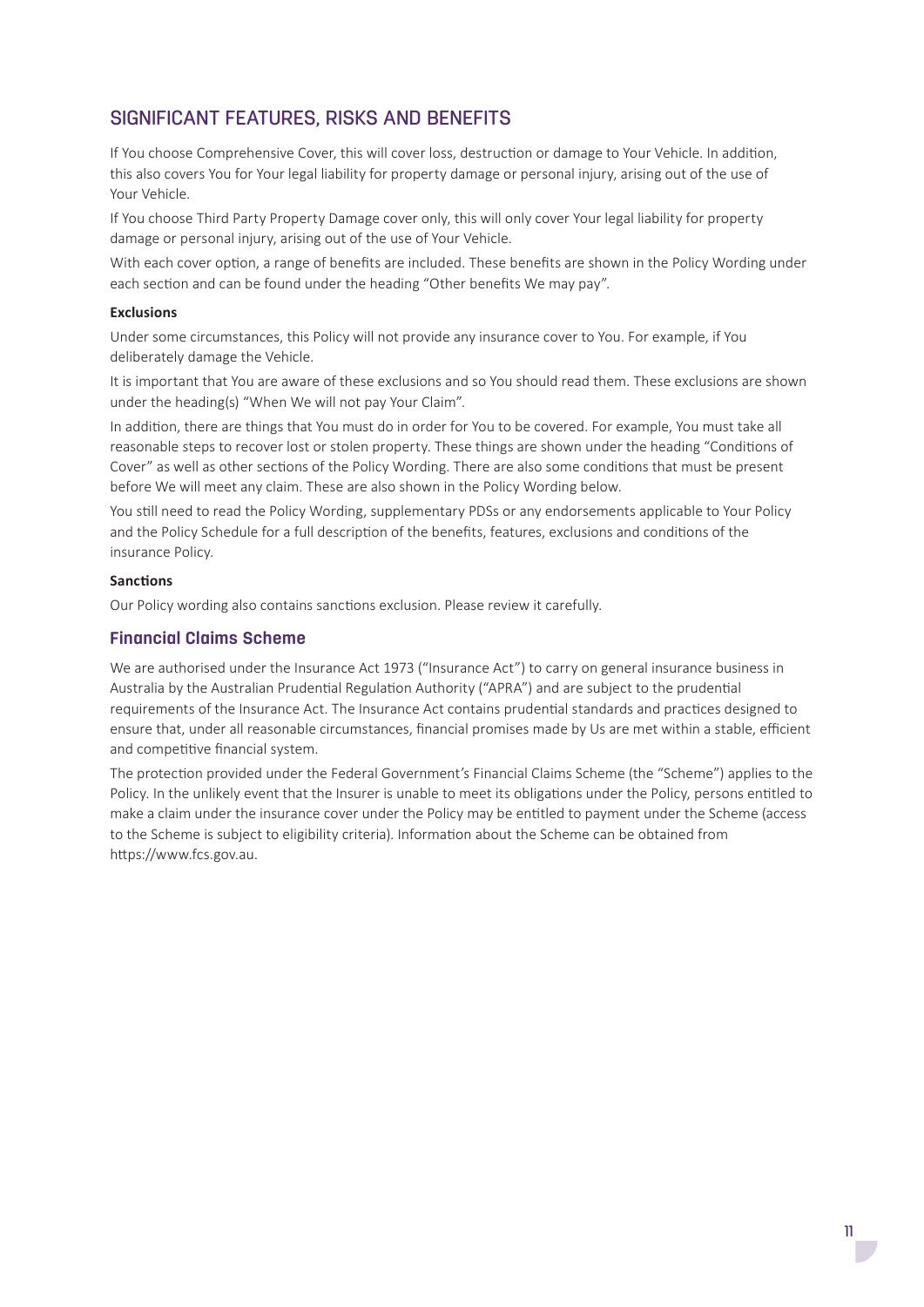# **Claims Payment Examples**

The following claims payment examples are designed to illustrate how a claim payment might typically be calculated. These examples do not cover all scenarios or all benefits and do not form part of the Policy terms and conditions. They are a guide only. The amount payable under the Policy will depend on the facts applicable to the claim as well as the coverage, exclusions and Excesses set out in the Policy and the Policy Schedule.

#### **Repair of Your Vehicle**

Your Vehicle is comprehensively insured for Market Value with a basic Excess of \$500, an undeclared Young drivers' Excess of \$1,250 and an undeclared inexperienced drivers' Excess of \$750. Your insured Vehicle is involved in an accident while being driven by an undeclared inexperienced driver with Your authority and the cost of repair is \$7,500 inclusive of GST. The Market Value of Your Vehicle is \$22,000. You are not registered for GST.

| How much We will pay | Explanation                                                                        |
|----------------------|------------------------------------------------------------------------------------|
| \$6.250              | We will pay the cost of repair of \$7,500; less the basic Excess of \$500 and less |
|                      | the undeclared inexperienced drivers' Excess of \$750.                             |

#### **Total Loss of Your Vehicle**

Your Vehicle is comprehensively insured for Market Value with a basic Excess of \$500, an undeclared Young drivers' Excess of \$1,250 and an undeclared inexperienced drivers' Excess of \$750. Your insured Vehicle is involved in an accident and the driver is not an undeclared Young driver or inexperienced driver. The Market Value of the Vehicle is \$22,000 and it was manufactured seven years ago. The cost of repair is \$25,000 and the salvage value is \$2,000. You are not registered for GST.

| How much We will pay | Explanation                                                                                                 |
|----------------------|-------------------------------------------------------------------------------------------------------------|
| \$21.500             | We will pay the Market Value of \$22,000 as the Vehicle is a Total Loss; less the<br>basic Excess of \$500. |

#### **Liability for damage to a third-party's property**

Your Vehicle is insured for third-party property damage only, with a basic Excess of \$500, an undeclared Young drivers' Excess of \$1,250 and an undeclared inexperienced drivers' Excess of \$750. Your insured Vehicle is involved in an accident with a third-party vehicle and You are responsible for the accident. You are not an undeclared Young driver or an inexperienced driver. The cost of repairing the third-party's vehicle is \$2,000 and the third-party also incurred hire car charges of \$800 while the damaged vehicle was being repaired.

| How much We will pay | Explanation                                                                                                                                                                                              |
|----------------------|----------------------------------------------------------------------------------------------------------------------------------------------------------------------------------------------------------|
| \$2,800              | We will pay the cost of repair and the hire car charges incurred by the third-<br>party totaling \$2,800.                                                                                                |
|                      | You will pay to Us the basic Excess and We will then pay the third-party the<br>total amount claimed. There is no cover for the damage to Your Vehicle as You<br>have not taken out comprehensive cover. |

# SPARE PARTS, EXTRAS AND ACCESSORIES

If We are unable to repair the part We will use new, recycled or reconditioned parts that meet the requirements of Australian Design Rules ("ADR"). If such parts are not available or appropriate, parts from alternative distribution channels may be used.

We will not pay any amount greater than the last listed price in Australia (together with a reasonable charge for fitting) for the supply of any spare part, extra or accessory. In the event that any spare part, extra or accessory cannot be obtained reasonably within Australia, We will pay You the last listed price of the spare part, extra or accessory (together with a reasonable charge for fitting) rather than supply the spare part, extra or accessory.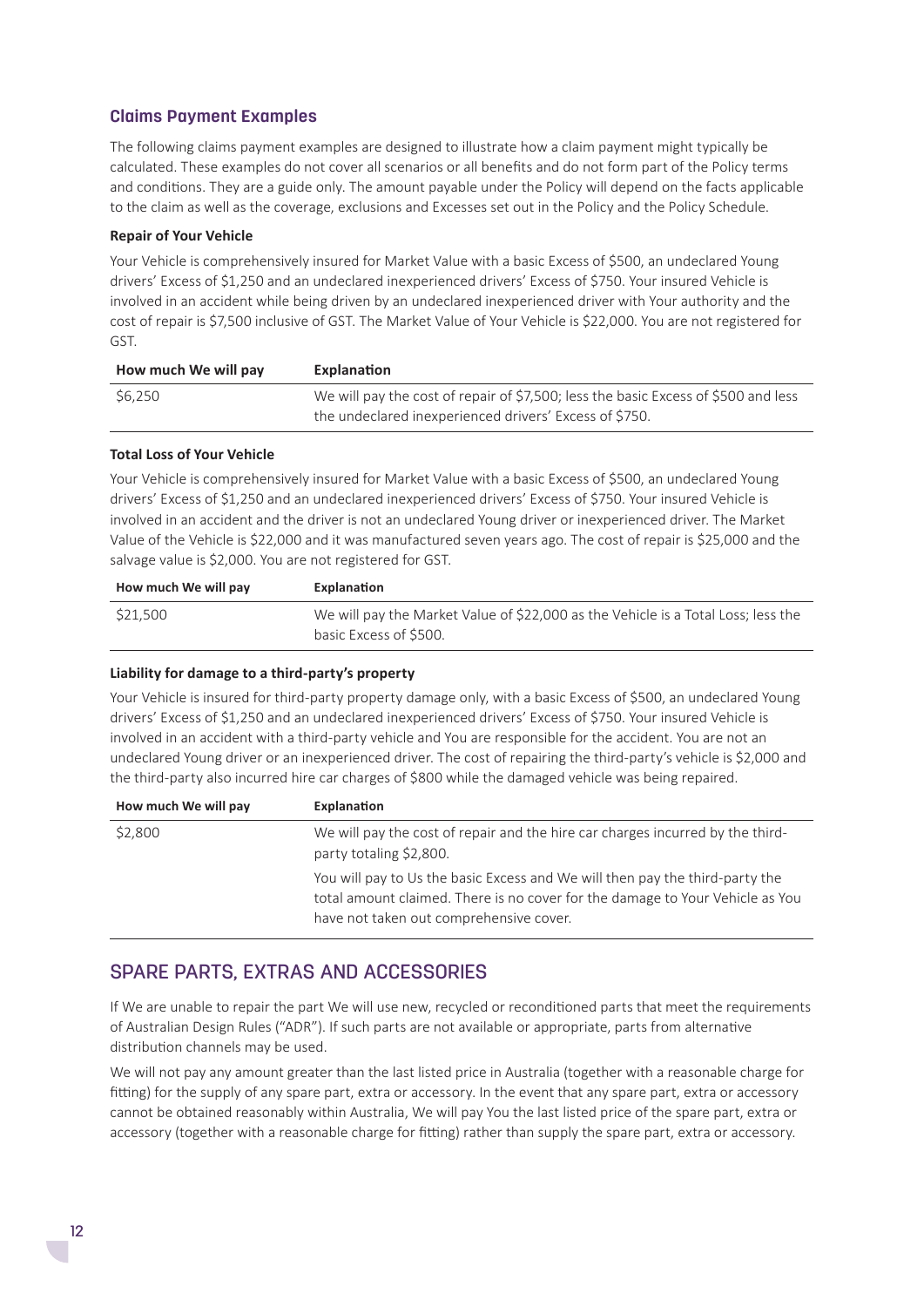# POLICY WORDING

#### **Our agreement with You**

This Policy is a legal contract between You and Us. If We accept Your application for insurance We will provide You with the cover You have chosen as set out in this Policy and Your Policy Schedule for the Period of Insurance shown in Your Policy Schedule or any renewal of that period. In return You must pay Us the premium.

The limits applying to the cover selected by You, and the amount of any Excess that applies to Your Policy, are shown in Your Policy Schedule.

#### **Paying Your premium**

There are two ways You can pay Your premium:

- in one annual payment to Your Steadfast Broker according to their business practices; or
- if provided, in 12 monthly instalments by direct debit from Your credit card or from Your bank account which can be arranged by Your Steadfast Broker.

You must pay Your premium in the manner set out on Your Policy Schedule.

#### **Paying Your annual premium**

You must pay Your annual premium to Your Steadfast Broker.

We will cancel Your Policy if You don't pay Your premium or if Your payment is dishonoured.

If You make a claim before You've paid Your premium You must pay that premium to Us in full before We will settle Your claim.

#### **Paying Your instalment premium**

If We have provided this option to You and if You are paying Your premium for the first time by instalments, We will deduct instalments each month on the day of the month that You nominate and which is shown on Your Policy Schedule as Your payment date.

#### **What happens if You don't pay an instalment**

If Your first instalment is unpaid by the due date or if Your payment is dishonoured and that instalment has remained unpaid for one month or more then We may cancel Your Policy. If You make a claim then You must pay that premium to Us in full before We will settle Your claim. We will send You a notice giving You details of the action We intend to take and when any cancellation will become effective.

We will not pay a claim under this Policy if, at the time the claim occurred, any instalment of premium has remained unpaid for 14 days or more.

We are entitled to deduct from any amount We pay You under a claim any unpaid premium or instalment of premium.

#### **If You renew Your Policy**

If You are renewing Your Policy and You paid Your previous premiums by instalments, We will continue to deduct instalments for Your renewed Policy on the day of the month You previously nominated as Your payment date, unless You tell Us otherwise. We may also refuse to renew Your Policy.

Further details of Your instalments are shown on Your Policy Schedule.

#### **If Your payment details change**

If You are paying Your premium in instalments by direct debit from Your credit card or financial institution account, You must tell Us if those details change. You must do this no later than 7 days before Your next instalment is due.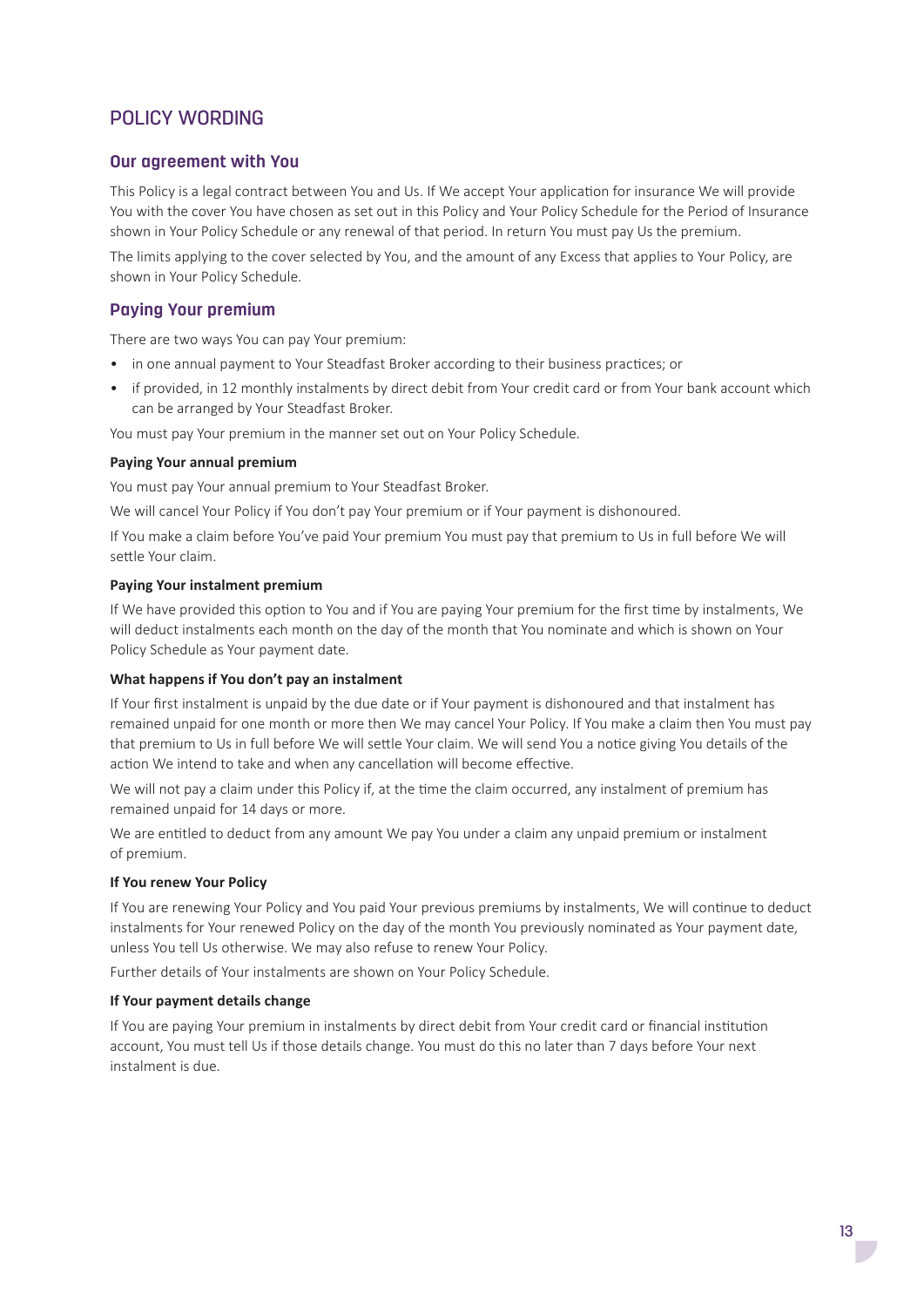# **Preventing Our right of recovery**

If You have agreed not to seek compensation from another person who is liable to compensate You for any loss, damage or liability which is covered by this Policy, We will not cover You under this Policy for that loss, damage or liability.

#### **Other party's interests**

You must tell Us of the interest of all parties (e.g. financiers, lessors or owners) who will be covered by this insurance. We will protect their interests only if You have told Us about them and We have noted them on Your Policy Schedule.

#### **Providing proof**

So that Your claim can be assessed quickly You should keep the following:

- receipts or other confirmation of purchase and ownership;
- valuations; and
- photographs of insured items.

We may ask You for these if You make a claim. You must be able to prove to Us that You have suffered a loss that is covered by this Policy before We will pay Your claim for it.

#### **Your claim may be refused**

We may refuse to pay or reduce the amount We pay for Your claim if You do not comply with the Policy conditions, if You do not comply with Your duty to answer honestly, or if You make a fraudulent claim.

#### **Changing Your Policy**

If You want to make a change to this Policy, the change becomes effective when:

- We agree to it; and
- We give You a new Policy Schedule detailing the change.

#### **Cancelling Your Policy**

#### **How You may cancel this Policy**

You may cancel this Policy by telling Us in writing that You want to cancel it.

Where 'You' involves more than one person, We will only cancel the Policy when a written agreement to cancel the Policy is received from all persons named as the insured on the Policy Schedule.

#### **How We may cancel Your Policy**

We may cancel this Policy in any of the circumstances permitted by law or under this contract (including if You haven't paid Your premium) by informing You in writing.

We will give You notice in person or send it to Your address (including an electronic address) last known to Us.

Where You have paid Your premium in advance of the date of cancellation, We will refund to You the proportion of the premium for the remaining Period of Insurance (less any fees or expenses that may be charged by Us for administration costs and any non-refundable government charges, taxes and levies). Unless directed otherwise by all insureds, the refund will be made payable to the first named insured on Your Policy Schedule.

#### **Notices**

Any notice We give You will be in writing, and it will be effective:

- if it is delivered to You personally; or
- it is delivered to You at Your address (including an electronic address) which is last known to Us.

It is important for You to tell Us of any change of address as soon as possible.

If We send You an email, it is deemed to be received by You 24 hours after it is sent.

You authorise Us to send notices to, and accept notices and instructions from Your broker as Your agent on Your behalf.

 $\overline{\mathcal{L}}$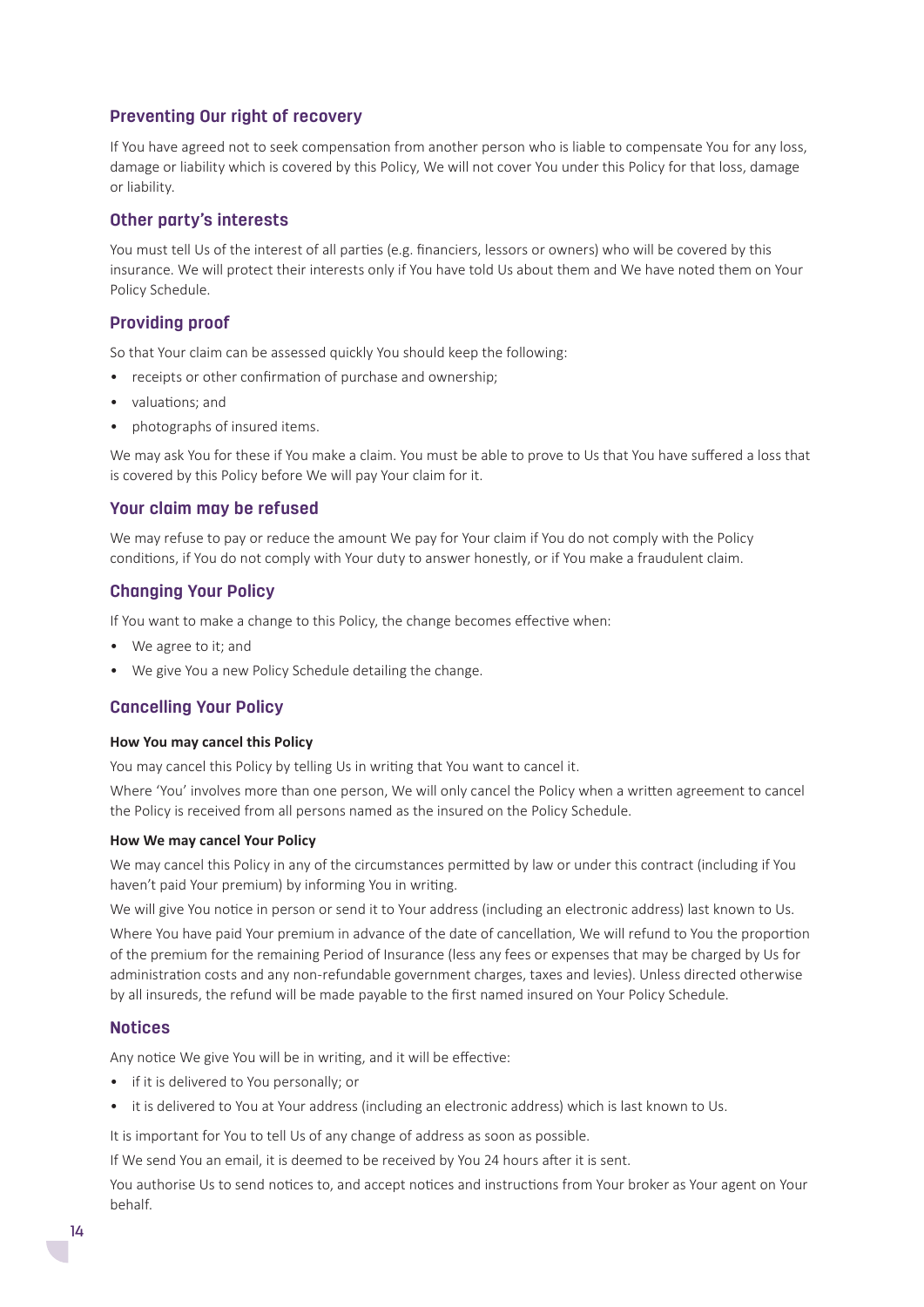# **Words with special meanings**

| <b>Words</b>               | <b>Meanings</b>                                                                                                                                                                                                                                                                                                                                          |
|----------------------------|----------------------------------------------------------------------------------------------------------------------------------------------------------------------------------------------------------------------------------------------------------------------------------------------------------------------------------------------------------|
| <b>Accessories</b>         | means items that are added to Your car that do not come standard with the car<br>when the car is new, where We have agreed to cover those items.                                                                                                                                                                                                         |
| <b>Agreed Value</b>        | means the amount which We agree to insure Your Vehicle for as shown in Your<br>Policy Schedule.                                                                                                                                                                                                                                                          |
| <b>Excess</b>              | means the amount(s) shown in Your Policy Schedule which You must pay when<br>You make a claim under Your Policy.                                                                                                                                                                                                                                         |
| <b>Market Value</b>        | means the cost to replace Your Vehicle with a vehicle of the same make, model,<br>age and condition as Your Vehicle immediately prior to the loss or damage but<br>excluding costs and charges for vehicle registration, compulsory third party<br>insurance, stamp duty transfer, dealer warranty costs or transfer fees.                               |
| <b>Modifications</b>       | means any changes made to Your car that differ from the manufacturer's<br>specifications.                                                                                                                                                                                                                                                                |
| <b>Named Driver</b>        | means a driver(s), noted in Your Policy Schedule, who You have advised Us will<br>drive Your Vehicle.                                                                                                                                                                                                                                                    |
| <b>Period of Insurance</b> | means the period of time between the dates stated on Your Policy Schedule.                                                                                                                                                                                                                                                                               |
| <b>Personal Effects</b>    | means personal items owned by You which are designed to be worn or carried,<br>but not:                                                                                                                                                                                                                                                                  |
|                            | cheques, money, credit cards or negotiable instruments; or<br>firearms; or<br>tools or items used in connection with a business or occupation.                                                                                                                                                                                                           |
| <b>Policy</b>              | means the policy wording, the Policy Schedule and any other change to the Policy<br>terms that is confirmed by Us in writing (such as an endorsement).                                                                                                                                                                                                   |
| <b>Policy Schedule</b>     | means the document We give You which sets out the details of Your insurance<br>cover which forms part of the Policy. You receive a Policy Schedule when You first<br>take out Your insurance and again when the Policy is renewed or changed. Your<br>Policy Schedule may be called a Policy Schedule, a Renewal Schedule or an<br>Endorsement Schedule. |
| <b>Recoverable</b>         | means to recoup the expenses We incurred in providing cover for any accidental<br>loss or damage to Your Vehicle or in covering any of Your legal liability costs after a<br>claimable event.                                                                                                                                                            |
|                            | An event that would not be Recoverable includes, but is not restricted to:                                                                                                                                                                                                                                                                               |
|                            | an at-fault claim;<br>a not at-fault claim where You are unable to provide Us with the responsible<br>$\bullet$<br>party's name, address and vehicle registration number;<br>any storm or naturally occurring event; or<br>a collision with an animal.                                                                                                   |
|                            | An Excess may be required for any claimable event that is not Recoverable by Us,<br>unless otherwise stated in this Policy.                                                                                                                                                                                                                              |
| <b>Substitute Vehicle</b>  | means a vehicle similar to Your Vehicle which has been hired or borrowed because<br>Your Vehicle is being repaired, serviced or is not drivable because of a mechanical<br>breakdown.                                                                                                                                                                    |

In the Policy there are words that have a special meaning. These words are listed below: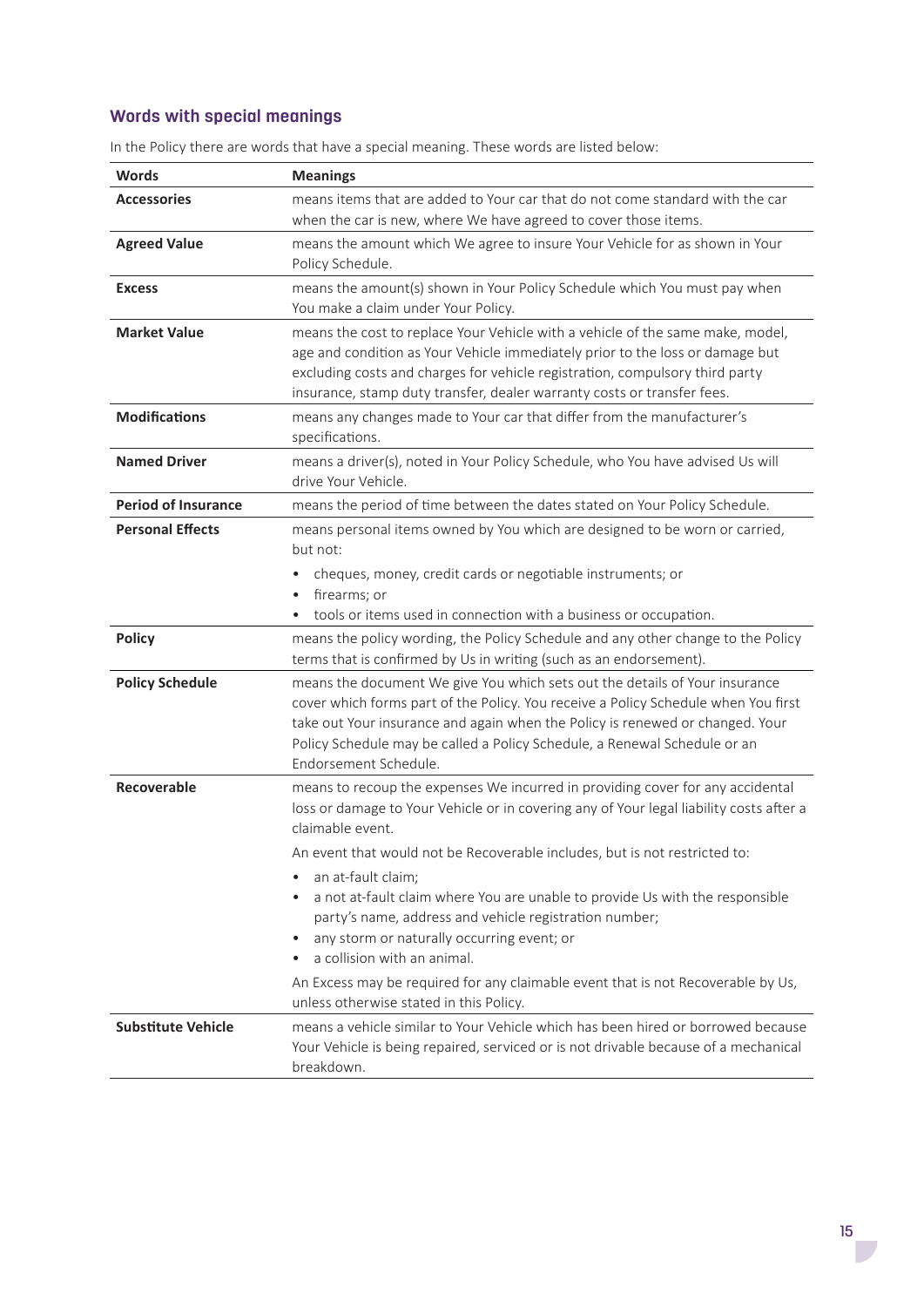| <b>Total Loss</b>            | means Your Vehicle is so badly damaged that it would be either unsafe or<br>uneconomical for Us to repair, or when it has not been found within 14 days of<br>You reporting its theft to Us. Your Vehicle will be uneconomical to repair if the<br>salvage value to Us plus the cost of repairs to Us is more than the:<br>Replacement value - where a Total Loss gives You the right to a replacement |
|------------------------------|--------------------------------------------------------------------------------------------------------------------------------------------------------------------------------------------------------------------------------------------------------------------------------------------------------------------------------------------------------------------------------------------------------|
|                              | vehicle under the Policy; or<br>Agreed Value - if Your Vehicle is insured for Agreed Value, unless otherwise<br>$\bullet$<br>notified to You by Us in writing; or                                                                                                                                                                                                                                      |
|                              | Market Value - if Your Vehicle is insured for Market Value, unless otherwise<br>notified to You by Us in writing.                                                                                                                                                                                                                                                                                      |
|                              | In determining the approach to take, regard will be had to all relevant<br>circumstances, including but not limited to Your preference and the relevant<br>legislation that applies in the State or Territory where Your Vehicle is being<br>assessed to determine if Your Vehicle is a Total Loss.                                                                                                    |
| Vehicle                      | means the registered vehicle shown on Your Policy Schedule including:                                                                                                                                                                                                                                                                                                                                  |
| (or Your Vehicle)            | its standard tools, Modifications and Accessories as supplied by the<br>manufacturer; and<br>its fitted or non-standard extras, Modifications and Accessories which You<br>$\bullet$<br>have told Us about and which We have agreed to insure and listed on Your<br>Policy Schedule.                                                                                                                   |
| <b>Vehicle Usage</b>         | means the use of Your Vehicle, which You have told Us about as shown on Your<br>Policy Schedule.                                                                                                                                                                                                                                                                                                       |
|                              | Vehicle Usage may be either:                                                                                                                                                                                                                                                                                                                                                                           |
|                              | "Business" which means any vehicle which:<br>is registered as a business vehicle, or<br>is used for income earning purposes,<br>$\overline{\phantom{a}}$                                                                                                                                                                                                                                               |
|                              | however "Business" use does not include any Vehicle being used for carrying<br>passengers for hire, fare or reward.                                                                                                                                                                                                                                                                                    |
|                              | "Private" which means any type of use other than Business use.                                                                                                                                                                                                                                                                                                                                         |
| We, Us, Our<br>(the insurer) | The Hollard Insurance Company Pty Ltd (ABN 78 090 584 473, AFSL 241436)                                                                                                                                                                                                                                                                                                                                |
| You, Your<br>(the insured)   | means the person(s) named on the Policy Schedule as the insured.                                                                                                                                                                                                                                                                                                                                       |

 $\mathcal{L}^{\mathcal{A}}$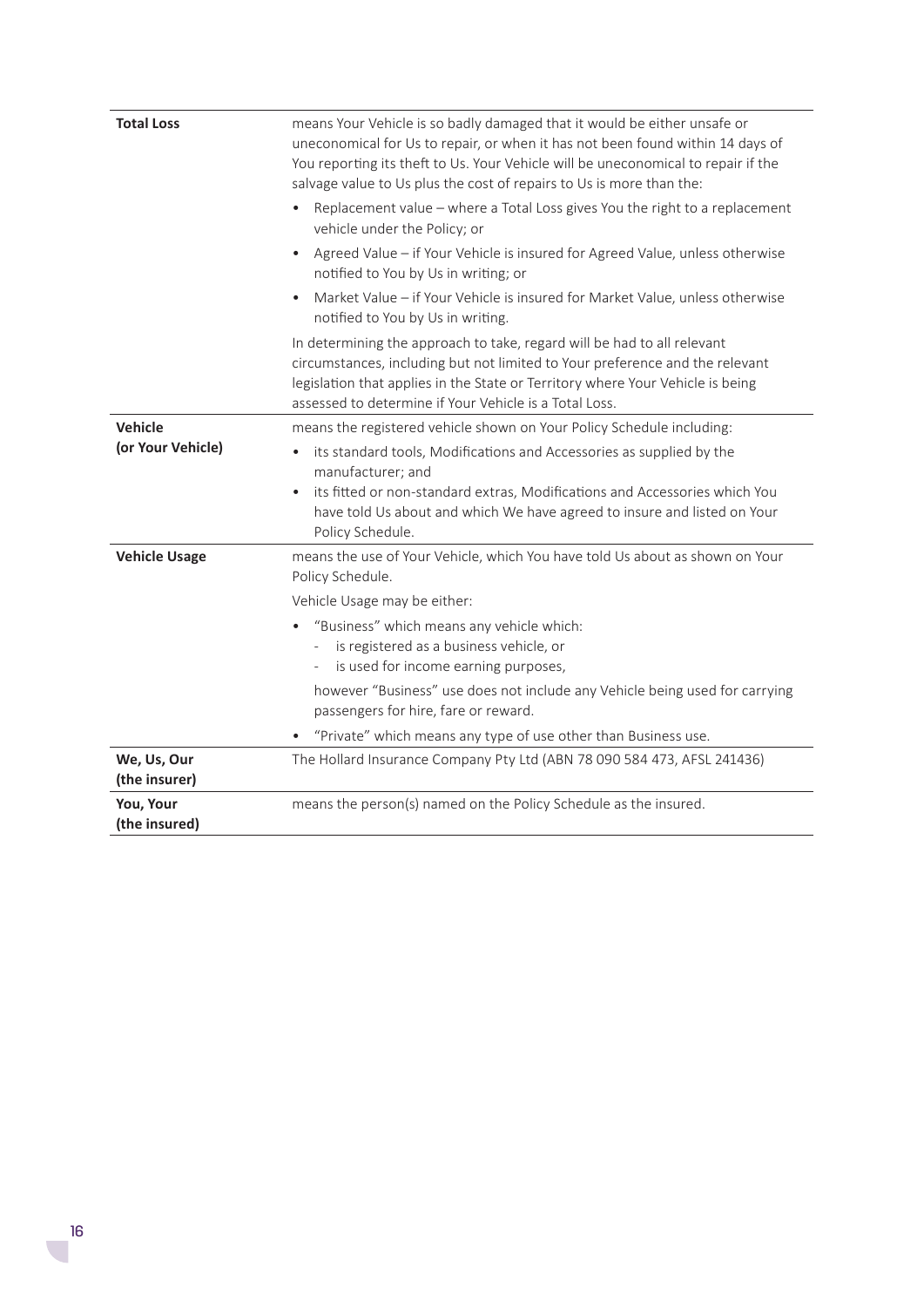# IF YOU HAVE COMPREHENSIVE COVER

#### **Cover for accidental loss or damage to Your Vehicle**

We will cover You for accidental loss (including theft) or damage to Your Vehicle. Depending on what approach is more reasonably practicable in the circumstances We will:

- repair Your Vehicle; or
- pay You the reasonable cost of repairing Your Vehicle; or
- pay You the Market Value of Your Vehicle when Your Policy Schedule shows that Your Vehicle is insured for Market Value if Your Vehicle is a Total Loss; or
- pay You the Agreed Value of Your Vehicle when Your Policy Schedule shows that Your Vehicle is insured for an Agreed Value if Your Vehicle is a Total Loss.

We will adjust Your claim payment in accordance with the GST provision in this Policy.

In determining the approach to take, regard will be had to all relevant circumstances, including but not limited to Your preference and the relevant legislation that applies in the State or Territory where Your Vehicle is being assessed to determine if Your Vehicle is a Total Loss.

In addition, see further exclusions on pages 23-25.

#### **Replacement of new vehicle after a Total Loss**

If Your Vehicle was purchased new by You, or You purchased Your Vehicle as an ex demonstration model from a licenced motor dealer who was the first registered owner of the Vehicle, and becomes a Total Loss within 3 years of the starting date of the original registration, and has travelled less than 70,000km, We will replace Your Vehicle with a new vehicle of the same make and the same or most similar specification if available in Australia.

If:

- a replacement vehicle is not currently available in Australia; or
- You choose not to accept a replacement vehicle; or
- We cannot reach an agreement between Us on a replacement vehicle.

We will pay You either the Market Value or Agreed Value of Your Vehicle, whichever is shown in Your Policy Schedule.

Where Your Vehicle is financed, We will require written consent from Your financier in order to provide a replacement vehicle.

If We replace Your Vehicle, this Policy will continue to cover Your new replacement Vehicle until the end of the Period of Insurance. We will not require You to pay any additional premium for this cover. You will however need to continue to pay Your premium for the remainder of the Period of Insurance if paying by instalments.

We will also pay for the on-road costs (including 12 months registration and compulsory third party insurance) of the new Vehicle if You pay Us any refund amount obtained from Your registration and compulsory third party insurance.

We are not responsible for any delays in delivery of Your replacement Vehicle.

In addition, see further exclusions on pages 23-25.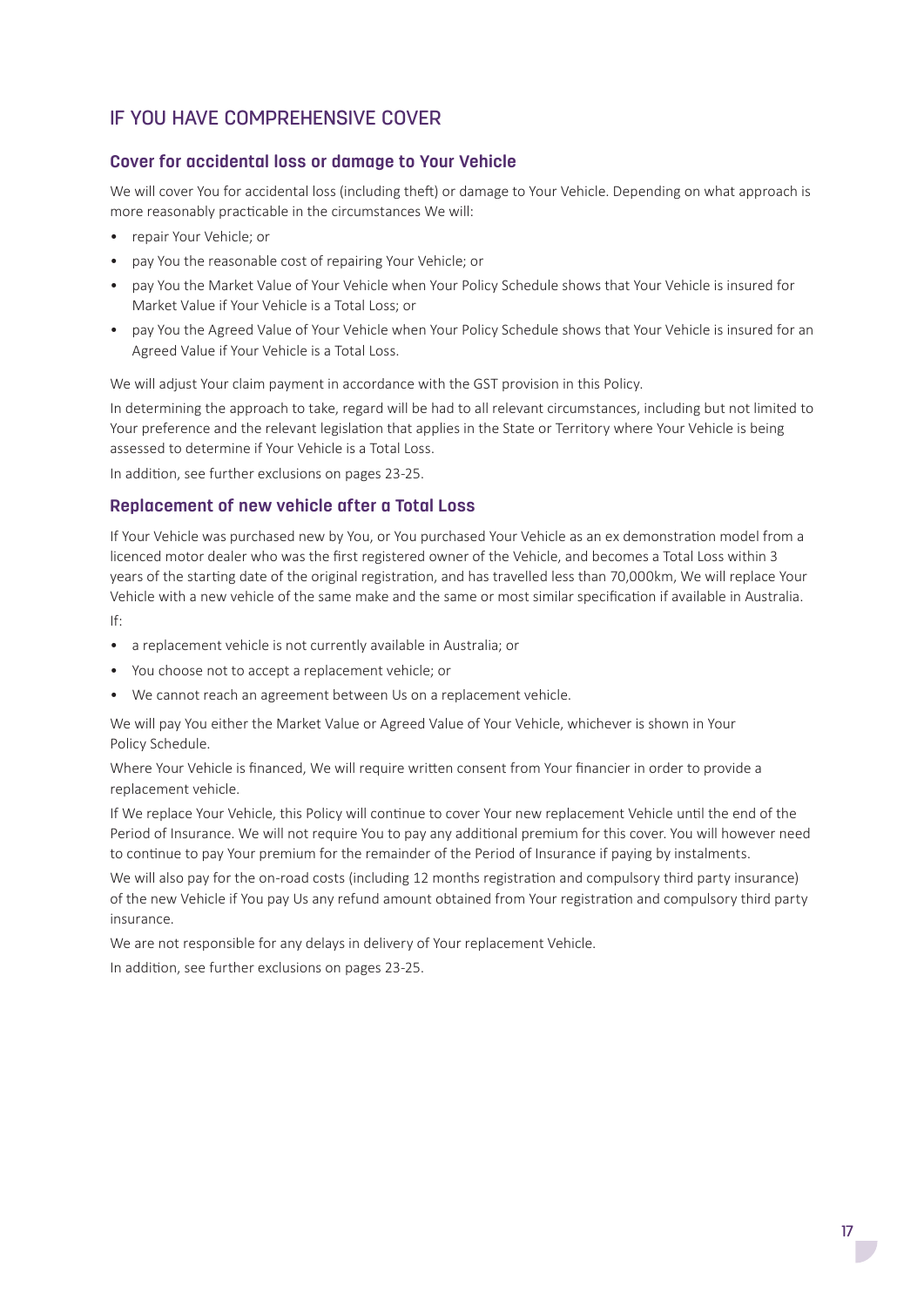#### **Cover for damage to other people's property (legal liability)**

We will cover Your legal liability to pay compensation for loss or damage to someone else's property caused by a motor vehicle accident which is partly or fully Your fault.

This cover will apply if Your legal liability for loss or damage to someone else's property arises out of the use of:

- Your Vehicle; and/or
- a caravan or trailer towed by Your Vehicle.

We will also cover the legal liability for loss or damage to someone else's property of:

- any person who is driving, using or in charge of Your Vehicle with Your permission;
- a passenger travelling in Your Vehicle or who is getting into or out of Your Vehicle; and/or
- Your employer, principal or partner arising from Your use of Your Vehicle.

We will not cover legal liability:

- when the loss or damage occurs to Your own property, Your spouse's or de facto's property or to property which is in Your possession, custody or control; or
- which is insurable under any statutory or compulsory third party insurance policy or any statutory or compulsory insurance or compensation scheme or fund covering such legal liability.

This exclusion does not include any domestic property that is leased to or rented by You.

#### **No cover for legal liability after a Total Loss**

On the date We confirm that We will pay Your claim for the Total Loss of Your Vehicle, all legal liability cover under Your Policy in respect of that Vehicle will cease.

If We have replaced Your Vehicle under the 'Replacement of new Vehicle after a Total Loss' section above, this Policy will continue to cover Your legal liability in respect of the new replacement Vehicle until the end of the Period of Insurance. We will not require You to pay any additional premium for this cover.

In addition, see further exclusions on pages 23-25.

#### **Maximum amount payable**

The maximum amount We will pay in total for all claims under Your Policy for damage to other people's property arising from a single event or series of related events is \$30,000,000.

#### **Other benefits We will pay**

Unless We have stated differently under one of the additional benefits listed below, any payment We may make under this section will be paid in addition to any amount payable for the damage to Your Vehicle or any amount payable for Your legal liability.

In addition, see further exclusions on pages 23-25.

#### **1. Substitute Vehicle**

We will cover You for legal liability, up to the maximum limit of liability of \$30,000,000, for loss or damage to someone else's property while using a Substitute Vehicle. Only one Substitute Vehicle can be used at a time. We will not cover:

- Your legal liability when We have already accepted a claim for the Total Loss of Your Vehicle; or
- Your legal liability when the Substitute Vehicle is unregistered; or
- accidental loss or damage to the Substitute Vehicle.

#### **2. Legal costs**

We will also pay legal costs and expenses reasonably incurred in relation to a demand to pay compensation which would be covered under this legal liability cover. Let Us know if You expect to incur legal costs and expenses before doing so, so that We can inform You whether We agree that they are reasonable.

We will not pay for any legal costs and expenses relating to any criminal or traffic proceedings.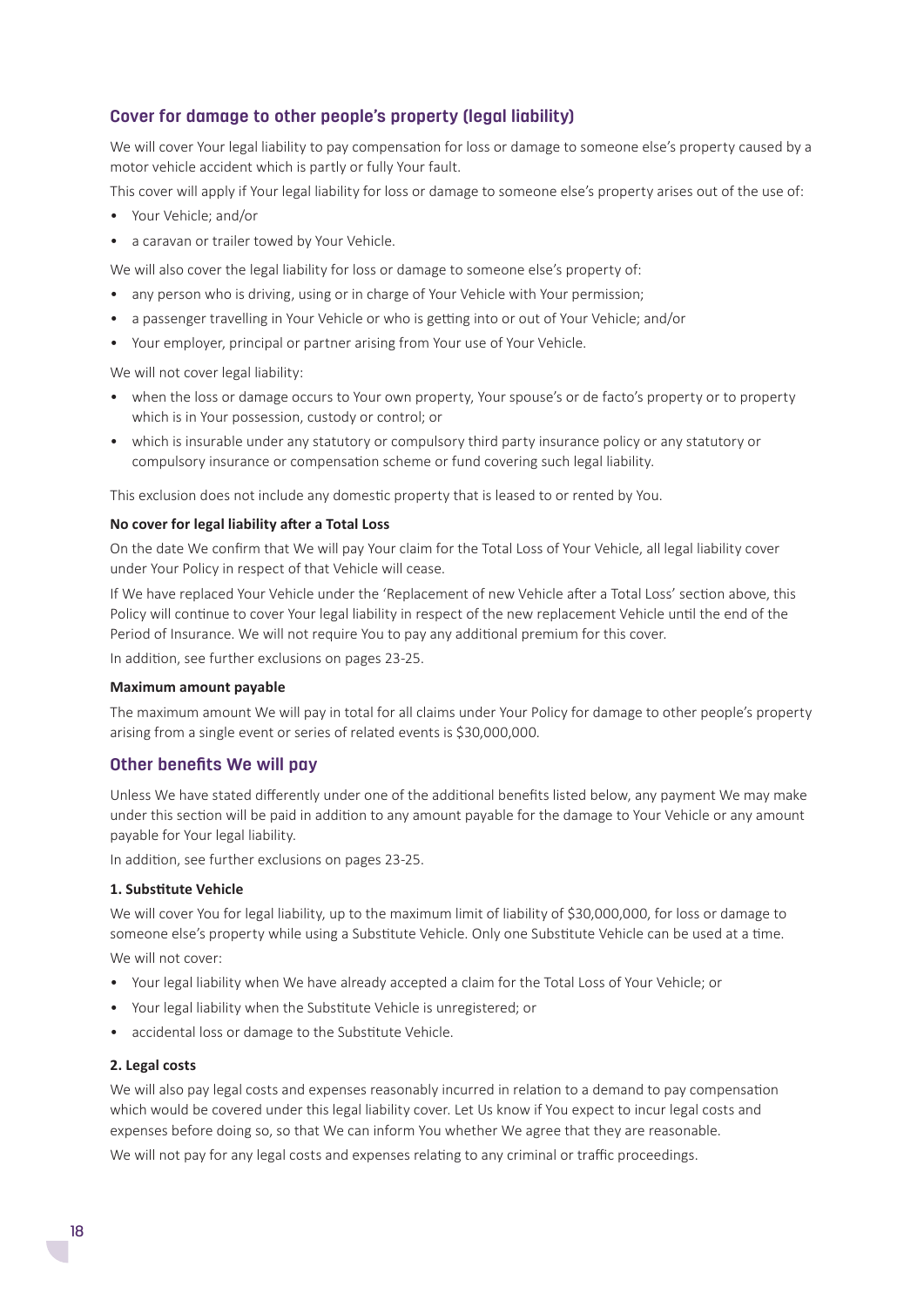#### **3. Rental car following theft**

If Your Vehicle is stolen We will arrange for You to be provided with a rental car:

- until Your Vehicle is recovered undamaged and You have been told of its location;
- until Your Vehicle is recovered damaged and the damage is repaired;
- until We settle Your claim by paying the Agreed Value or Market Value; or
- for a maximum of 21 days, whichever happens first.

The maximum daily rental charge We will pay is \$80. We will not pay for:

- a rental car unless its hire has been arranged by Us or approved by Us; or
- the cost of fuel used during the rental period.

If a rental or loan car is not available, We will pay You a daily travel allowance of \$80.

#### **4. Excess or bond cover**

We will also pay up to \$2,000 in total for any excess and/or security bond required to be paid under Your rental or loan car agreement because there is loss or damage to the vehicle.

#### **5. Towing**

Following an accident or theft of Your Vehicle, We will pay the reasonable cost of towing, storage and removal of Your Vehicle to the nearest appropriate repairer or, at Your request, the nearest other safe and secure place. It also covers the reasonable costs of towing Your damaged Vehicle to an approved repairer.

#### **6. Vehicle being transported by ship**

If Your Vehicle is being transported by ship within Australian waters, We will pay Your contribution for any general average and salvage charges if such maritime conditions apply.

#### **7. Trailer and caravan cover**

Where We have accepted a claim for theft or damage to Your Vehicle We will also pay for accidental loss of or damage to any trailer or caravan which was attached to Your Vehicle at the time.

We will pay the lesser of \$2,000 or the market value of the trailer or caravan. We will not pay for property being carried in or on the trailer or caravan.

#### **8. Emergency repairs**

We will reimburse You for the cost of emergency repairs which may be necessary to enable You to drive Your Vehicle home after it is involved in an accident, suffers malicious damage, or is stolen and recovered in a damaged condition.

The maximum We will pay in respect of any one claimable event is \$500.

#### **9. Personal Effects, tools of trade and clothing**

We will pay for Personal Effects, tools of trade and clothing belonging to You, Your spouse, Your de facto or dependent children which are:

- damaged in a collision involving Your Vehicle;
- stolen from Your locked Vehicle; or
- stolen at the same time as Your Vehicle.

If Your claim is payable under the Policy We will, depending on what approach is reasonably practicable in the circumstances, including but not limited to Your preference, We will repair or replace the Personal Effect, tool of trade or item of clothing. Where it is not reasonable We will pay You the amount to repair or replace the Personal Effect, tool of trade or item of clothing. The maximum We will pay in respect of any one accident or theft is \$1,000.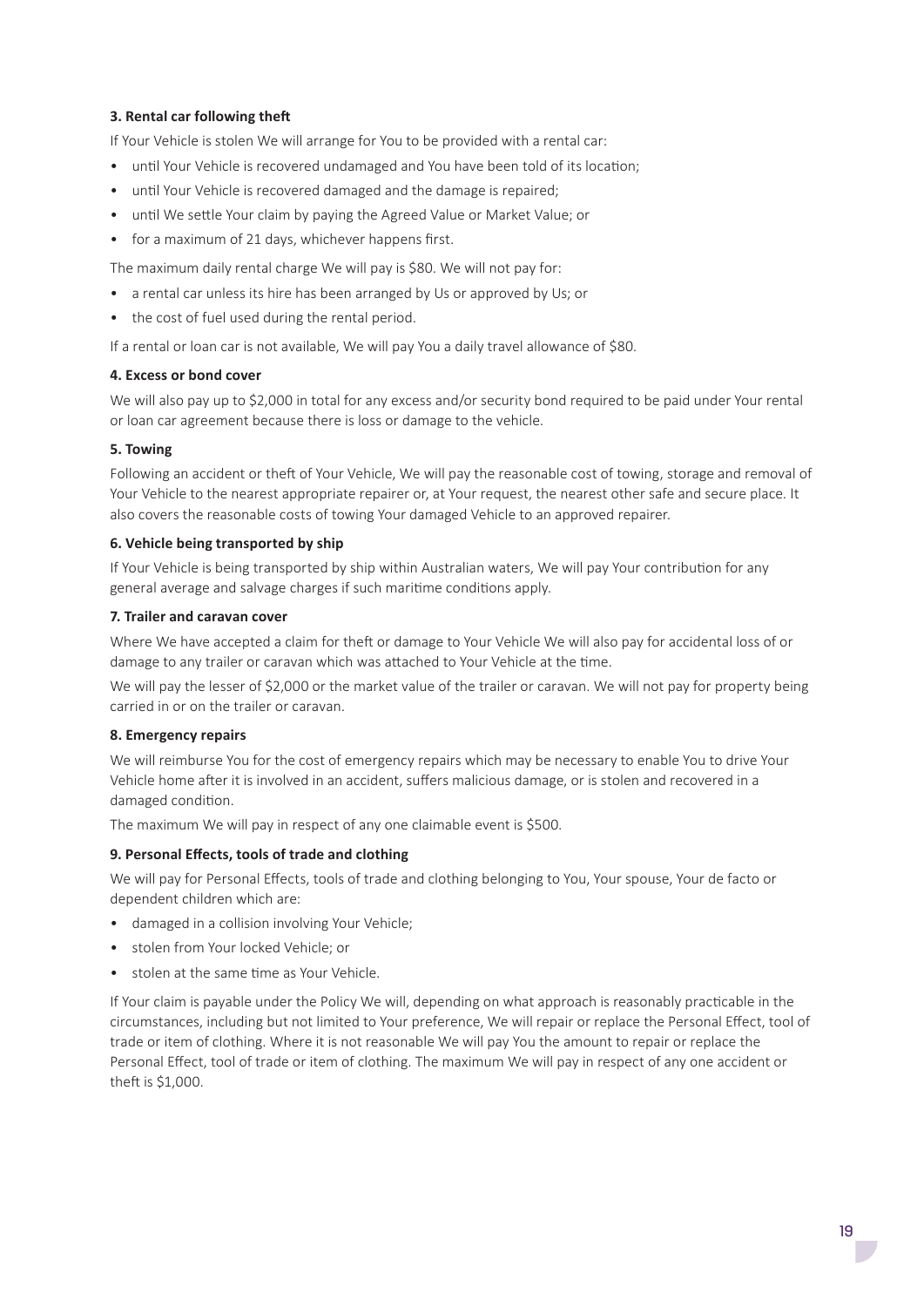#### **10. Transportation costs**

If Your Vehicle cannot be safely driven home after being:

- involved in an accident:
- subject to malicious damage; or
- stolen and recovered in a damaged condition.

We will reimburse You for the cost of:

- travel necessary to return You, Your spouse, Your de facto and/or dependent children to Your home; and/or
- transportation to collect Your Vehicle when it has been repaired; and/or
- temporary accommodation for You and Your passengers if Your Vehicle is damaged in an accident more than 100km from home.

The maximum We will pay in respect of any one claimable event is \$2,000.

#### **11. Funeral Benefit**

If a driver of Your Vehicle sustains a fatal injury as a result of an accident involving Your Vehicle, whether or not death occurs at the time of the accident, We will pay for associated burial or cremation costs, as well as travel costs within Australia, for the deceased driver or any member of their immediate family.

This benefit will not be reduced by any accident compensation and We will pay up to \$5,000 in total for any one claim during the Period of Insurance.

#### **12. Re-keying and re-coding**

If the keys to Your Vehicle are stolen We will pay for the replacement of Your Vehicle's keys and the necessary re-coding of Your Vehicle's locks.

The maximum amount We will pay is the amount by which the cost to re-key and/or re-code Your Vehicle exceeds the Basic Excess payable for the claim, up to a maximum amount of \$2,000 for any one claim. This benefit will only apply if:

- the theft of Your keys has been reported to the police; and
- the keys have not been stolen by a family member, invitee or person who resides with You.

Cover under this benefit does not entitle You to a claim for a rental vehicle or any other additional benefit.

#### **13. Child seat or baby capsule**

We will pay for loss or damage to a child's seat or baby capsule that is stolen from Your Vehicle or damaged in an accident while in Your Vehicle, up to a maximum amount of \$1,000 for any one claim.

#### **14. Finance Gap Cover**

Following a Total Loss of Your Vehicle, We will pay 50% of the difference between Your Vehicle's insured value and Your finance contract residual liability, excluding arrears, should the insured value be less than the finance contract residual liability.

#### **15. Artwork and Signwriting**

Where Business use is shown on Your Policy Schedule, We will pay the cost of reinstating artwork or signwriting on Your Vehicle if it is damaged in an accident.

#### **16. Rental or Loan Vehicle Protection**

We will pay accidental loss or damage to a rental or loan vehicle, provided to You while Your Vehicle is being serviced or repaired, up to the maximum amount of \$2,000 for any one Period of Insurance, this cover will apply only in the event where the additional benefit 'Excess or bond cover' is not applicable.

#### **17. Clean up after accident**

We will cover Your legal liability to pay for the cleaning up of any debris of Your Vehicle following an accident, up to \$1,000 for any one covered accident.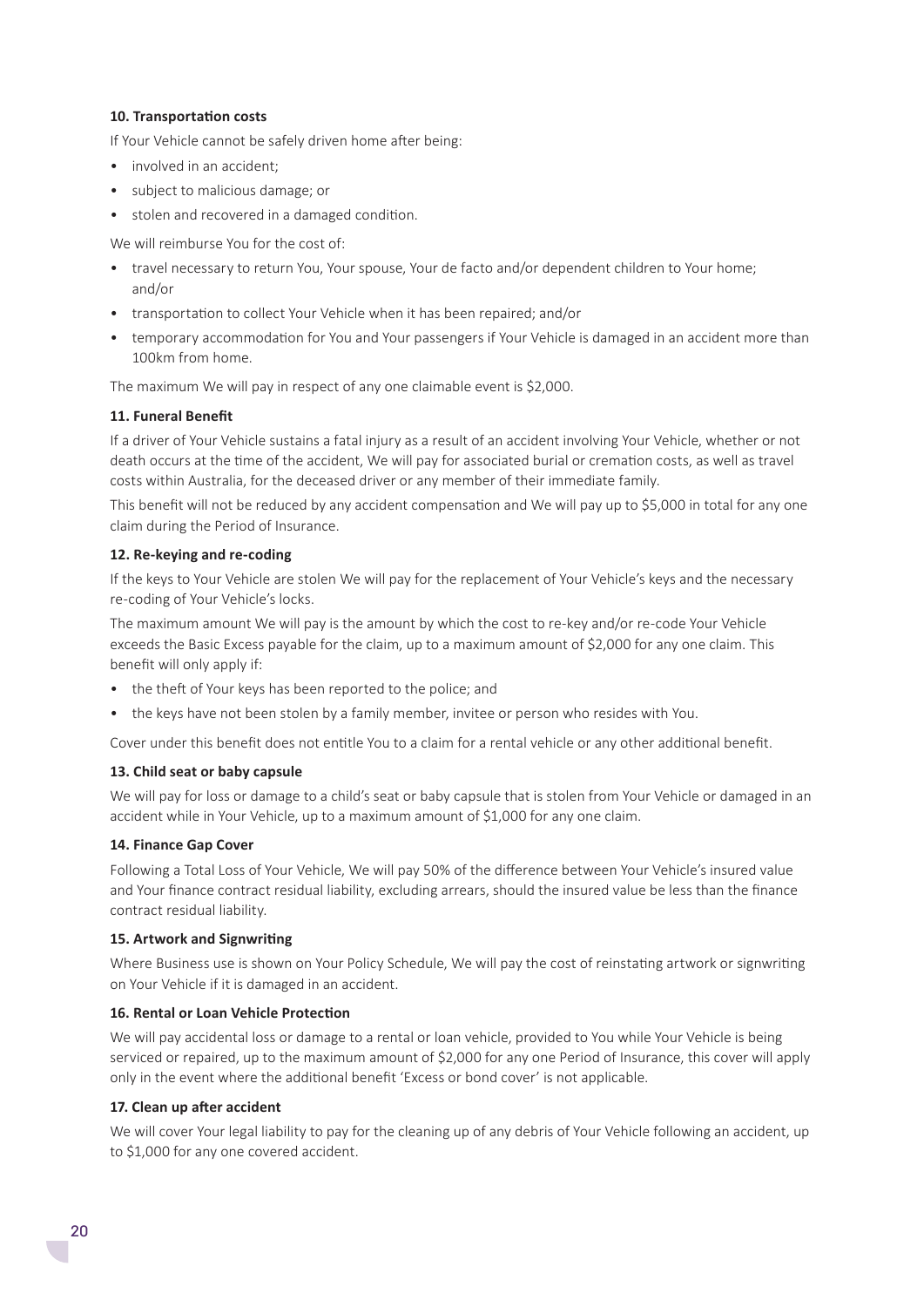# OPTIONAL COVERS – ONLY AVAILABLE WHEN YOU HAVE COMPREHENSIVE COVER

Your Policy Schedule will show which, if any, of the following optional covers You have selected. Depending on the optional covers selected, Your premium may have been increased or reduced. In addition, see further exclusions on pages 23-25.

# **1. Rental or loan car following an accident**

When Your Policy Schedule shows that You have selected the rental or loan car following an accident optional cover, and We have accepted a claim for accidental damage to Your Vehicle, We will:

- provide You with a rental or loan car; or
- pay You a daily travel allowance of \$80 if a rental or loan car is not available.

The rental or loan car benefit will be provided from:

- the date of the accident if Your Vehicle is not driveable; or
- if Your Vehicle is driveable, the date Your Vehicle is made available for repairs to be commenced.

The maximum daily rental charge We will pay is \$80. We will provide the rental or loan car benefit:

- for a maximum period of 21 days; or
- until the repairs have been completed; or
- until the repairs have been completed and Your Vehicle is returned to You; or
- until We settle Your claim by paying You the Agreed Value or Market Value whichever appears in Your Policy Schedule; or
- settle Your claim as a Total loss,

whichever happens first.

We will also pay up to \$2,000 in total for any excess and/or security bond required to be paid under Your rental or loan car agreement because there is loss or damage to the vehicle and You are held responsible for this damage.

We will not pay for:

- a rental car unless its hire has been arranged by Us or approved by Us; or
- the cost of fuel used while driving the loan car.

#### **2. Removal of Basic Excess for windscreen claims**

When Your Policy Schedule shows that You have selected the removal of Basic Excess for windscreen claims optional cover, if the windscreen, sunroof glass or window glass in Your Vehicle is accidentally broken or damaged, We will not apply Your Basic Excess to Your claim.

This optional cover only applies:

- to one claim in any one Period of Insurance; and
- if the broken windscreen, sunroof glass or window glass is the only damage to Your Vehicle.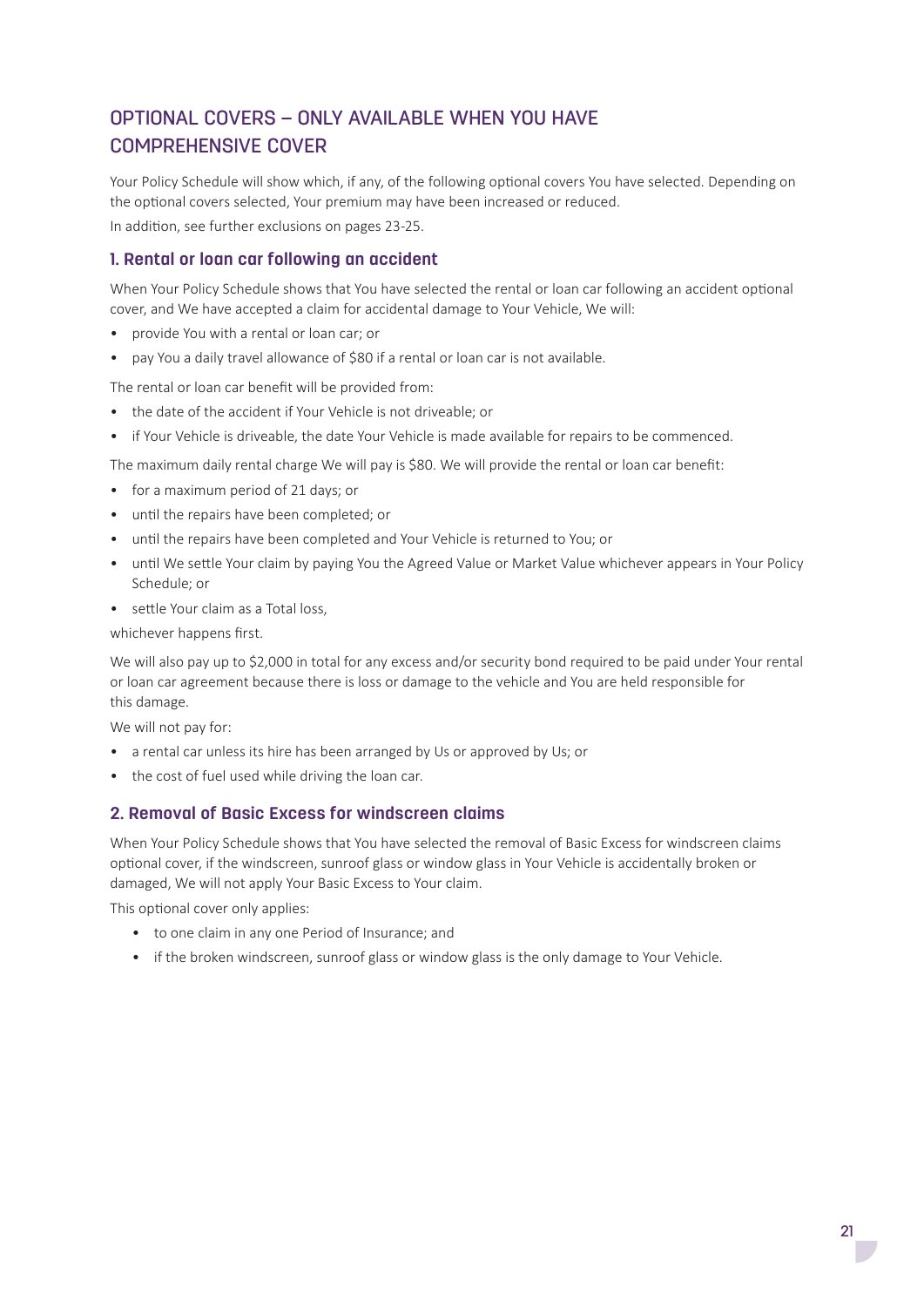# IF YOU HAVE THIRD PARTY PROPERTY DAMAGE COVER ONLY

#### **Cover for damage to other people's property (legal liability)**

We will cover Your legal liability to pay compensation for loss or damage to someone else's property caused by a motor vehicle accident which is partly or fully Your fault.

This cover will apply if Your legal liability for loss or damage to someone else's property arises out of the use of:

- Your Vehicle; and/or
- a caravan or trailer towed by Your Vehicle.

We will also cover the legal liability for loss or damage to someone else's property of:

- any person who is driving, using or in charge of Your Vehicle with Your permission;
- a passenger travelling in Your Vehicle or who is getting into or out of Your Vehicle; and/or
- Your employer, principal or partner arising from Your use of Your Vehicle.

We will not cover legal liability:

- when the loss or damage occurs to Your own property, Your spouse's or de facto's property or to property which is in Your possession, custody or control; or
- which is insurable under any statutory or compulsory third party insurance policy or any statutory or compulsory insurance or compensation scheme or fund covering such legal liability.

This exclusion does not include any domestic property that is leased to or rented by You.

In addition, see further exclusions on pages 23-25.

#### **Maximum amount payable**

The maximum amount We will pay in total for all claims under Your Policy for damage to other people's property arising from a single event or series of related events is \$30,000,000.

#### **Other benefits We will pay**

Unless We have stated differently under one of the additional benefits listed below, any payment We may make under this section will be paid in addition to any amount payable for Your legal liability.

In addition, see further exclusions on pages 23-25.

#### **1. Substitute Vehicle**

We will cover You for legal liability, up to the maximum limit of liability of \$30,000,000, for loss or damage to someone else's property while using a Substitute Vehicle. Only one Substitute Vehicle can be used at a time. We will not cover:

- Your legal liability when We have already accepted a claim for the Total Loss of Your Vehicle; or
- Your legal liability when the Substitute Vehicle is unregistered; or
- accidental loss or damage to the Substitute Vehicle.

#### **2. Legal costs**

We will also pay legal costs and expenses reasonably incurred in relation to a demand to pay compensation which would be covered under this legal liability cover. Let Us know if You expect to incur legal costs and expenses before doing so, so that We can inform You whether We agree that they are reasonable.

We will not pay for any legal costs and expenses relating to any criminal or traffic proceedings.

#### **3. Uninsured motorists extension**

We will cover Your Vehicle for loss or damage arising from an accident caused by the driver of an uninsured vehicle up to a maximum amount of \$4,000, including the cost of reasonable cost towing storage and removal.

You may only claim under this extension if:

- You did not contribute to the cause of the accident;
- the other vehicle and/or person can be identified (You should obtain the name and address of the person who caused the accident and the registration number of the other vehicle involved to help meet this requirement).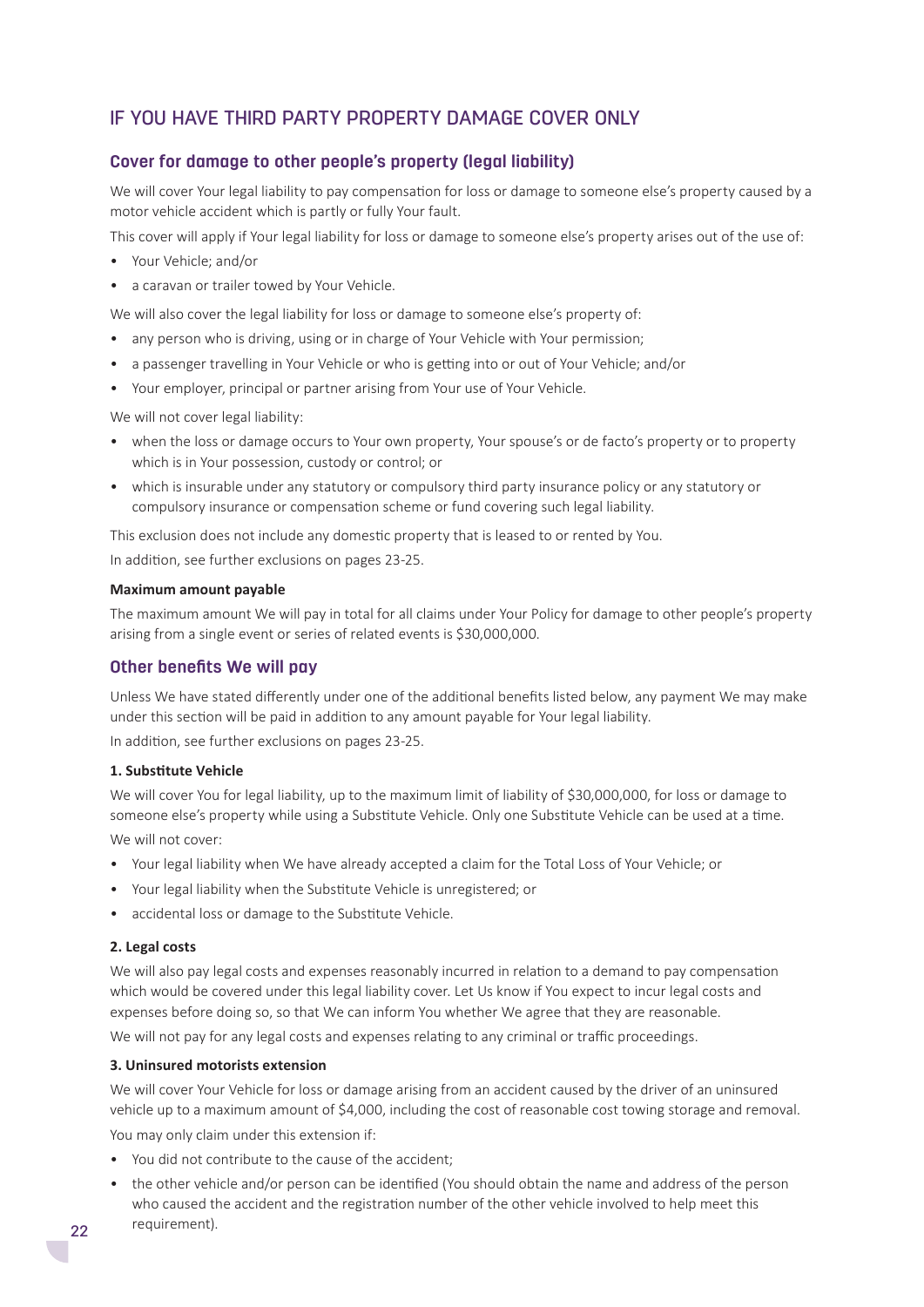# WHEN WE WILL NOT PAY YOUR CLAIM

This Policy does not cover You if, at the time of any accidental loss, damage or liability which results in a claim, Your Vehicle or a Substitute Vehicle (or any trailer or caravan attached to that vehicle), was:

#### **1. Unlicensed driver**

Being driven by any person, including You, who was not licensed to drive Your Vehicle or Substitute Vehicle. We will not refuse Your claim if You can prove that You did not know the driver was unlicensed.

#### **2. Declined driver**

Being driven by a person named in Your Policy Schedule as a declined driver.

#### **3. Driver under the influence**

Being driven by You, or any other person:

- under the influence of, or had their judgement affected by, any drug or intoxicating alcohol; or
- who, as a result of the accident, is convicted of driving under the influence of any drug or intoxicating alcohol; or
- who had a percentage of alcohol in their breath or blood in excess of the percentage permitted by law in the State or Territory where the accident occurred; or
- who refused to submit to any test to determine the level of alcohol and/or drugs in the blood when reasonably requested by the Police.

We will not refuse Your claim if You can prove that You had no reason to suspect that the driver was affected by alcohol or any drug.

#### **4. Overloaded Vehicle**

Being used to:

- carry a number of passengers; or
- carry or tow a load,

greater than that for which Your Vehicle or Substitute Vehicle was constructed or designed to carry.

We will not refuse Your claim if the accidental loss, damage or liability was not caused or contributed to by its greater load or number of passengers.

#### **5. Unsafe Vehicle**

Being used in an unsafe or unroadworthy condition.

We will not refuse Your claim if the accidental loss, damage or liability was not caused or contributed to by the unsafe or unroadworthy condition of Your Vehicle or Substitute Vehicle.

#### **6. Carrying passengers for hire, fare or reward**

Being used to carry passengers for hire, fare or reward (including but not limited to carrying passengers, as a hire car, courtesy car or delivery car, and/or for driving lessons) except under a private pooling arrangement. If Your full-time employer pays You a travelling allowance, We will not consider such an allowance as hire, fare or reward.

#### **7. Motor sport**

Being used for any motor sport or time trial or was being tested in preparation for any motor sport or time trial or on a track or club days.

#### **8. Motor trade**

Being used in connection with the motor trade for experiments, tests, trials or demonstration purposes.

#### **9. Loss or damage outside Australia**

Being driven or stored anywhere outside of Australia.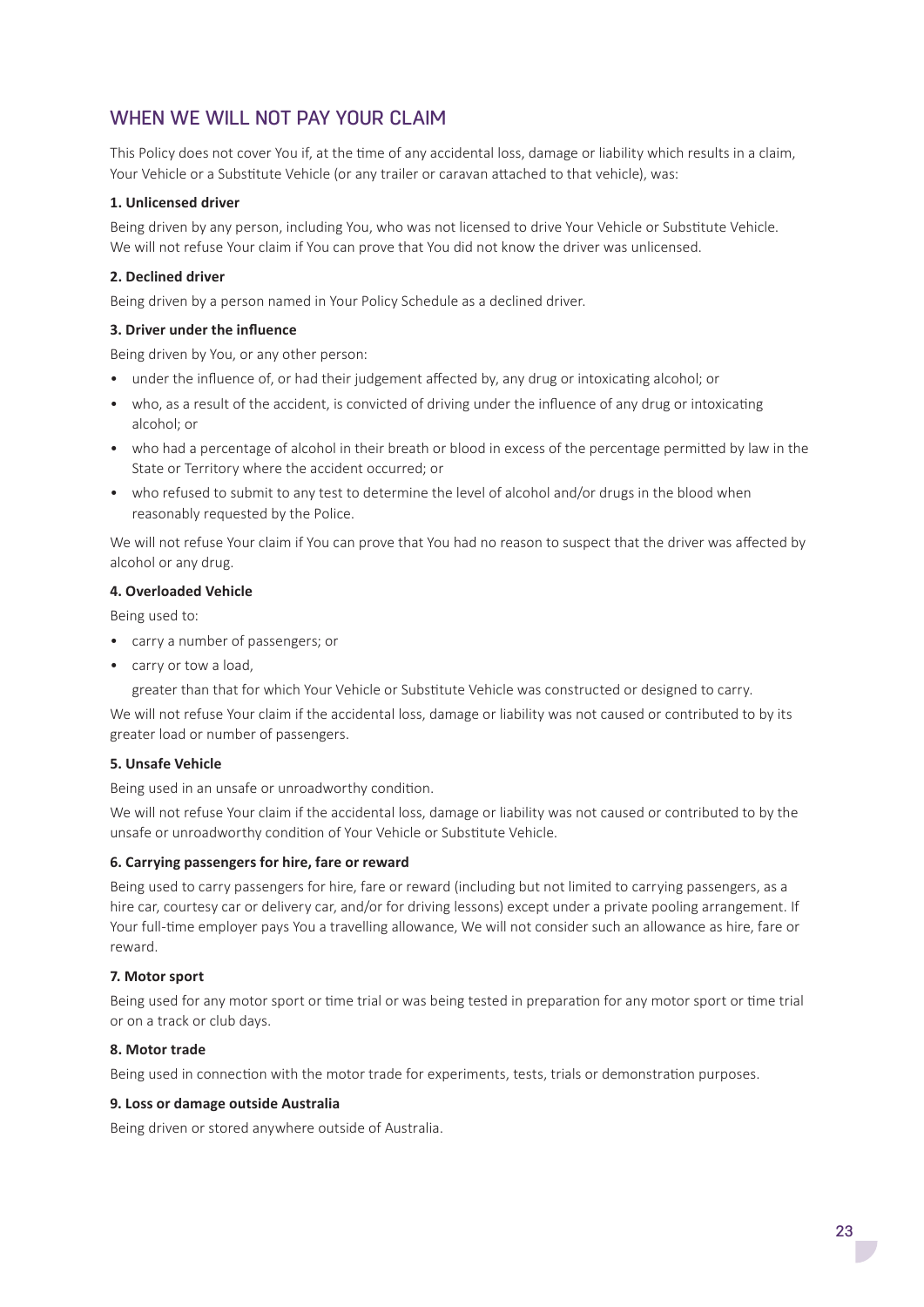We will not pay any claim for accidental loss, damage or liability caused by or arising out of:

#### **10. Deliberate, intentional, malicious or criminal act**

A deliberate, intentional, malicious or criminal act (including theft, conversion or misappropriation) caused by or involving:

- You, or any other person named as an insured in Your Policy Schedule; or
- any person who is acting with Your express or implied consent.

#### **11. War**

Any war, hostilities or warlike operations (whether war be declared or not), rebellion, civil war, revolution, insurrection, military or usurped power, invasion, acts of foreign enemy or popular or military rising.

#### **12. Nuclear**

Ionising radiation or contamination by radioactivity from:

- any nuclear fuel or from any nuclear waste;
- the combustion of nuclear fuel (including any self- sustained process of nuclear fission); or
- nuclear weapons material.

This Policy does not cover loss, damage, liability, injury, illness, death or damage arising directly or indirectly out of or in any way connected with:

#### **13. Infectious Disease**

Highly pathogenic avian influenza, rabies, cholera, human diseases listed under the Biosecurity Act 2015 (Cth) (or any amendment, replacement, successor or delegated legislation), or any mutation of such disease, including any:

- fear or threat of such disease (whether actual or perceived);
- action taken by a competent public authority in controlling, preventing or suppressing such disease;
- cost or expense to clean-up, decontaminate, disinfect, remove, replace, monitor or test for any such diseases or any property insured under this Policy that is affected by or suspected to be affected by such disease.

#### **14. Terrorism**

- any act of terrorism arising directly or indirectly out of or in any way connected with biological, chemical, radioactive, or nuclear pollution or contamination or explosion; or
- any action in controlling, preventing, suppressing, retaliating against, or responding to any act referred to above.

An act of terrorism includes, but is not limited to, any act, preparation in respect of action or threat of action, designed to:

- influence a government or any political division within it for any purpose; and/or
- influence or intimidate the public or any section of the public with the intention of advancing a political, religious, ideological or similar purpose.

#### **15. Asbestos**

The existence, at any time, of asbestos or which concerns asbestos in any way, including any materials containing asbestos in any form or quantity.

This Policy does not cover:

#### **16. Loss of use**

Any loss of use of Your Vehicle or Substitute Vehicle.

#### **17. Depreciation**

Depreciation or wear and tear to Your Vehicle or Substitute Vehicle.

#### **18. Breakdown**

Mechanical or electrical breakdowns, failures or breakages to Your Vehicle or Substitute Vehicle.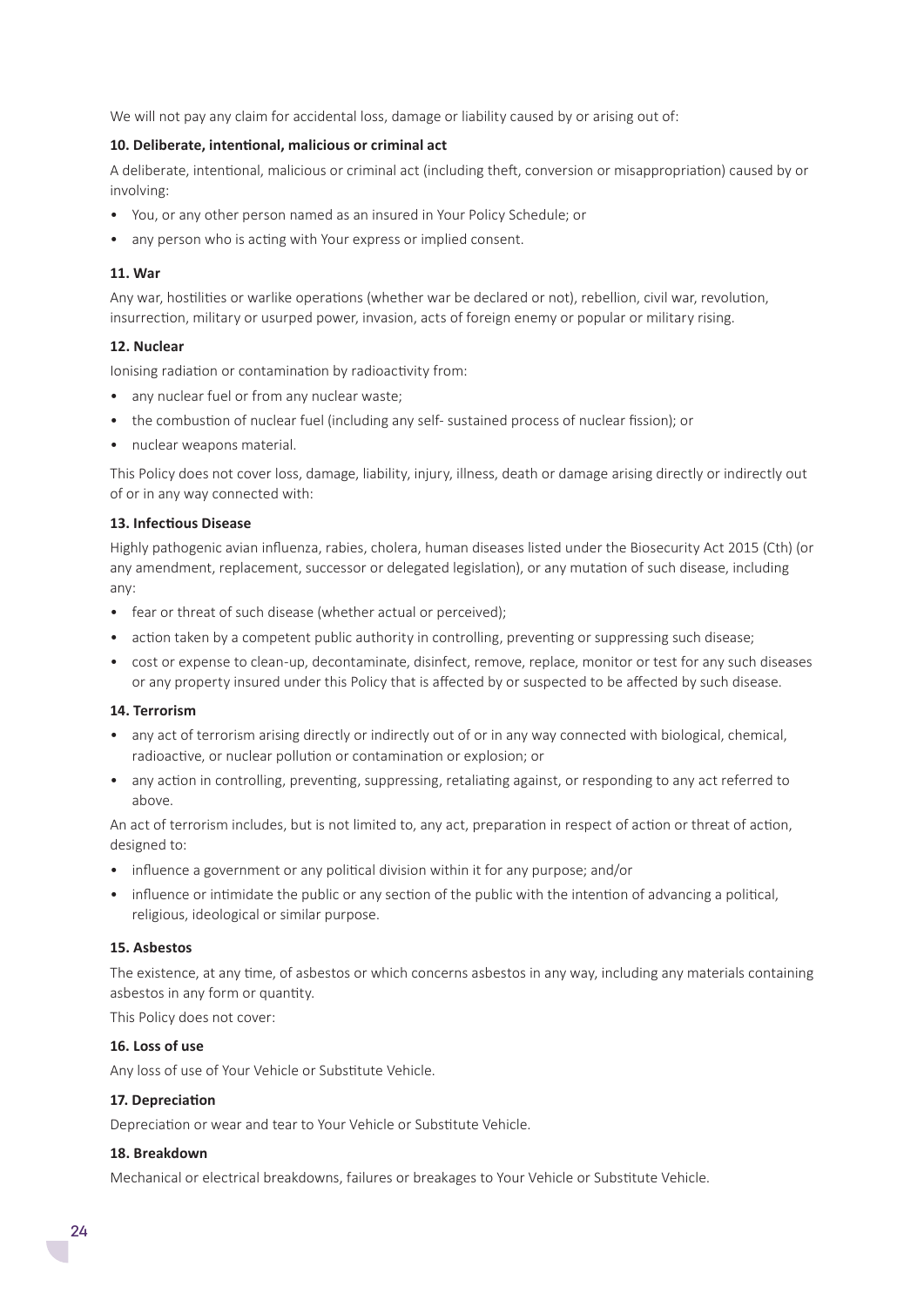#### **19. Tyres**

Damage to the tyres caused by application of the brakes or by road punctures, cuts or bursts.

#### **20. Lawful seizure**

Accidental loss or damage as a result of the lawful seizure of Your Vehicle or Substitute Vehicle.

#### **21. Safeguarding Your Vehicle**

Accidental loss or damage to Your Vehicle or Substitute Vehicle at any time, including after an accident, theft or breakdown, unless You have taken reasonable steps to protect or safeguard it.

This includes removing Your keys and locking Your Vehicle or Substitute Vehicle when unattended.

#### **22. Renting a Vehicle**

- any costs associated with the loan of a vehicle; or
- the cost of renting a Vehicle.

except for those circumstances detailed in:

- the 'Other benefits We will pay section' under the heading 'Rental car following theft';
- the 'Other benefits We will pay' section under the heading 'Transportation costs'; or
- the 'Optional covers' section under the heading 'Rental or loan car following an accident'.

#### **23. Failure of computer or similar equipment**

Loss or damage to any equipment, part or accessory which:

- fails to perform or function in the precise manner for which it was designed for any reason arising from the performance or functionality of such computer technology (including computer chip or control logic); or
- arises directly or indirectly from the importation of any software virus whether the importation was malicious, negligent or accidental.

#### **24. Fleet Vehicle**

Vehicle used as a fleet or pool vehicle where the Vehicle is ordinarily used by more than one employee.

#### **25. Airside Vehicle**

Vehicles being used airside at any airport.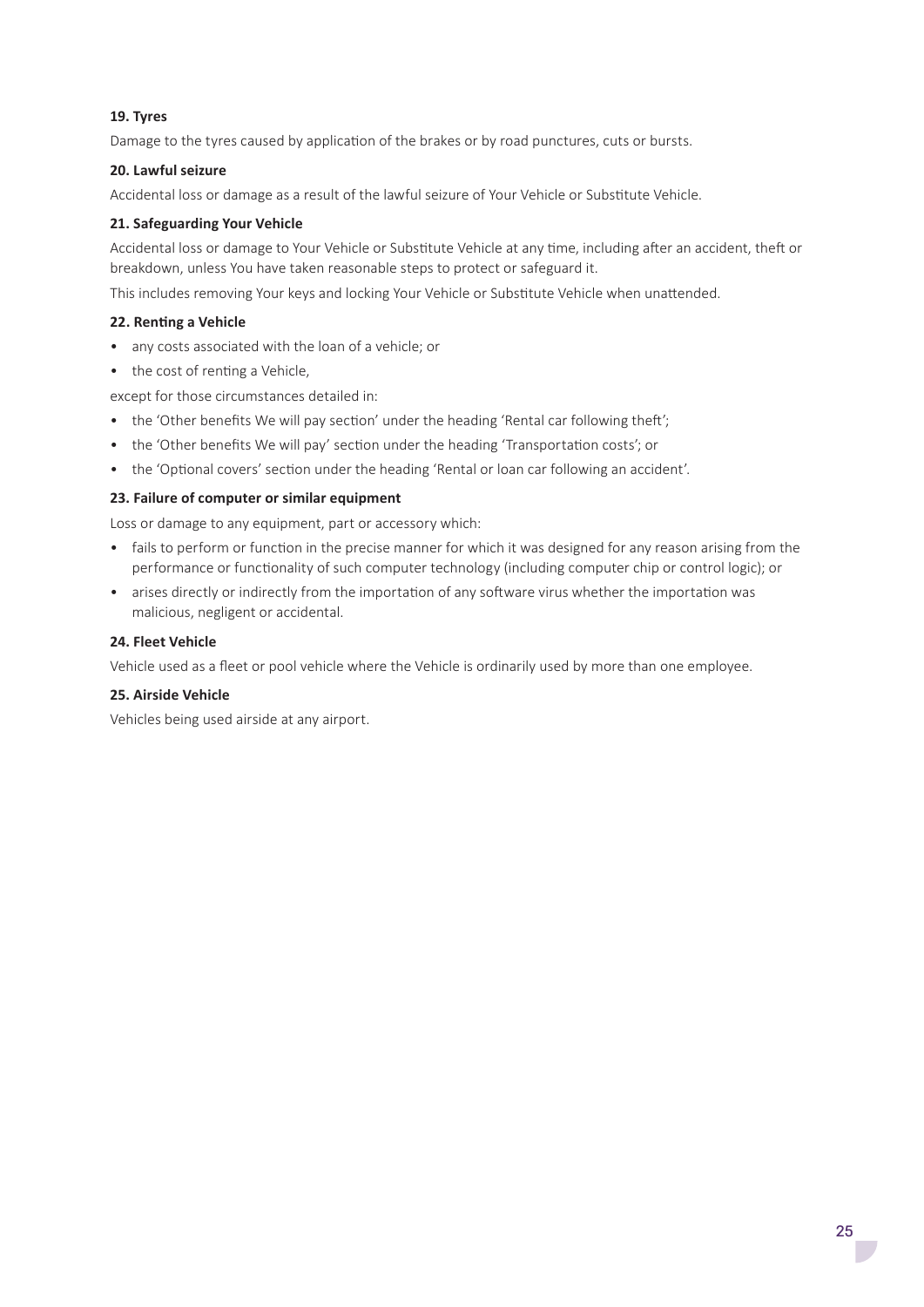# CONDITIONS OF COVER

#### **Changes to Your insurance details – what You must tell Us**

You must tell Us immediately if during the Period of Insurance:

- the drivers of Your Vehicle change;
- the place where Your Vehicle is regularly garaged/ kept changes;
- Your Vehicle is modified in a manner that affects its value or performance in any way;
- Your Vehicle Usage changes from Private to Business;
- You start using Your Vehicle as a hire car, courtesy car, or taxi to carry passengers for hire, fare or reward;
- any security or tracking devices on Your Vehicle are modified or no longer operational; or
- any finance on Your Vehicle changes.

These variations must be listed on Your Policy so You remain covered. If You do not tell Us about any of these changes it may impact the cover available under this Policy.

When We receive this request, We may, depending on Our risk appetite and underwriting rules:

- alter the terms and conditions of Your Policy;
- charge You additional premium; or
- decide not to offer to renew Your Policy.

#### **If You replace Your Vehicle**

If You permanently replace Your Vehicle, We will provide temporary cover for the replacement vehicle from the date of purchase for a maximum of 30 days. If cover is to continue on the replacement vehicle:

- You must give Us full details of the replacement vehicle during the 30 day temporary cover period;
- You must obtain Our agreement to cover Your replacement vehicle; and
- You must pay any extra premium We require.

If, before You have given Us full details as required above, the replacement vehicle is damaged or stolen, the maximum amount payable is limited to the sum insured as shown Your Policy Schedule.

Cover for Your replaced Vehicle ceases from the date of purchase of the replacement vehicle.

#### **Prevention of loss or damage**

We may not pay Your claim if You do not take all reasonable precautions to prevent injury, loss or damage, including securing Your Vehicle against unauthorised entry when it is unattended. This includes removing Your keys and locking Your Vehicle. It is a condition of this Policy that Your Vehicle be kept in good repair.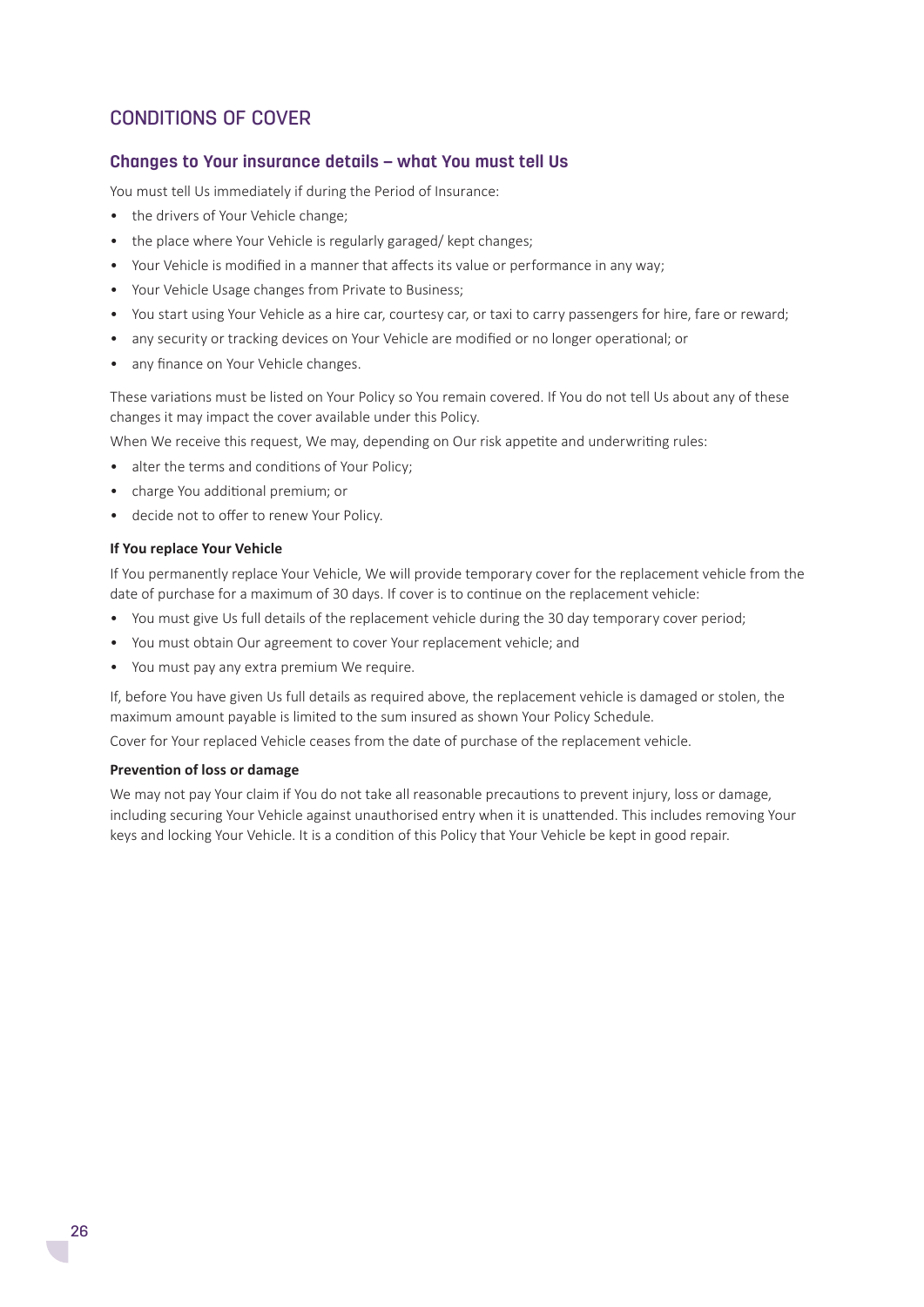# MAKING A CLAIM

# **What You must do**

In order for Us to pay Your claim, please ensure You do the following:

#### **1. Do not admit liability**

You must not:

- admit guilt or liability, or make a promise or offer of payment in connection with any claim; or
- offer or agree to settle any claim, without Our written consent.

We are entitled to take over and conduct the defence of any claim made against You for damages by a third party. We have full discretion in conducting any negotiations, proceedings and the settlement of claims.

If the claim is for legal liability, You may make a written request to Us to agree that You are covered in respect of the claim.

#### **2. Prevent further damage**

You must take all reasonable precautions to prevent any further loss, damage or liability.

#### **3. Contact the police**

Depending on the laws of the State or Territory in which the accident occurs, You must report any accidents to the police if it is a requirement of that State or Territory.

- contact the Police if any person was injured as a result of the accident:
- request the Police to attend the scene of the accident; and/or
- go to the local Police station to complete a 'Self Reporting Collision Form' if the Police inform You that it is not necessary for them to attend the scene of the accident.

You must contact the Police immediately if Your Vehicle is stolen or maliciously damaged.

#### **4. Contact Us as soon as possible**

If there is any accidental loss, damage or liability which is likely to result in a claim under Your Policy, You must give Us immediate notice with the full details of the accident or event.

You or Your representative must give Us full details in the manner We request which will be either:

- in writing by email, letter or fax to Us or Your Steadfast Broker; or
- verbally by calling Your Steadfast Broker or calling Our 24-hour claims hotline on 1300 020 287.

The process for authorising repairs to Your Vehicle is explained in the 'What happens after You make a claim' section under the heading 'Authorising repairs'.

Any correspondence You receive regarding the accident or event must be sent to Us immediately. You must advise Us immediately of:

- any notice of impending prosecution; and
- details of any inquest or official enquiry.

#### **What happens after You make a claim**

#### **1. Excess**

An Excess is the amount(s) shown in Your Policy Schedule which You must pay when You make a claim under Your Policy unless We state an Excess does not apply.

The payment of an Excess helps to keep the cost of Your premium down by reducing the number of small claims. There are different types of Excess which may apply to You or the driver of Your Vehicle at the time of the claim. The Excess types are shown in Your Policy Schedule. These include: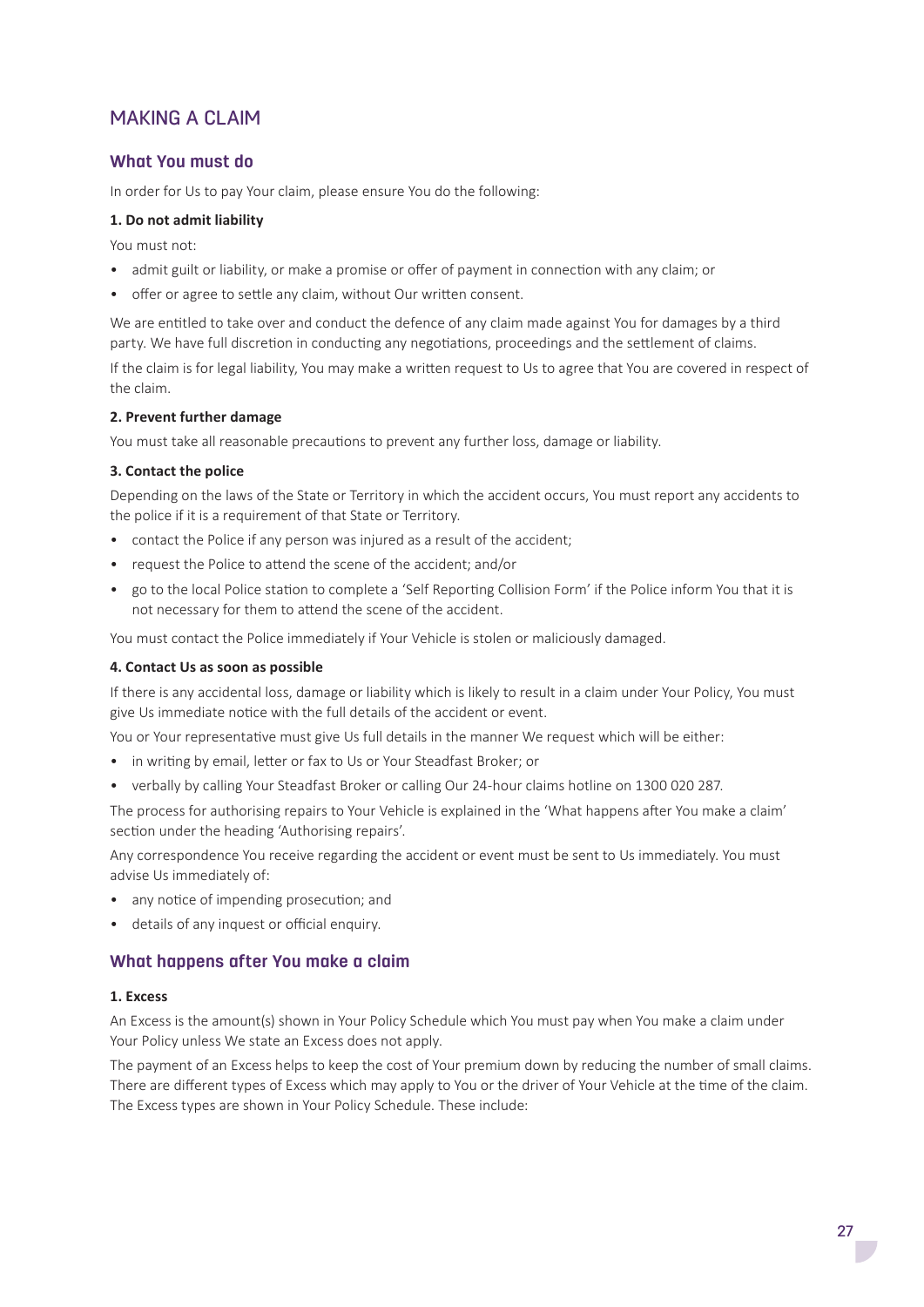• Basic Excess – Between \$200 - \$10,000\*

The Basic Excess is the first amount You must pay on each claim. The amount of the Basic Excess You choose will be shown in Your Policy Schedule.

In certain circumstances We may decide to impose an additional Excess as part of Us agreeing to provide cover and this will be listed in Your Policy Schedule. This will be in addition to Your Basic Excess and will apply every time the Basic Excess applies.

• Undeclared Young Driver Excess - \$1,250\*

If You make a claim for an accident when Your Vehicle was being driven by a driver under the age of 25, who was not listed in Your Policy Schedule, You must pay the Undeclared Young Driver Excess shown in Your Policy Schedule in addition to the Basic Excess.

You will not have to pay an Undeclared Young Driver Excess if the driver:

- was found guilty of the theft or illegal use of Your Vehicle;
- had been paid by You to repair, service or test Your Vehicle;
- was a valet attendant or attendant at a car park; or
- was a learner driver accompanied by the holder of a full unrestricted Australian driver's licence.
- Undeclared Inexperienced Driver Excess \$750\*

If You make a claim for an accident when Your Vehicle was being driven by a driver who was not listed in Your Policy Schedule and who is aged 25 years or over and has not held an Australian driver's licence for more than 2 years, You must pay the Undeclared Inexperienced Driver Excess shown in Your Policy Schedule in addition to the Basic Excess.

You will not have to pay an Undeclared Inexperienced Driver Excess if the driver was a learner driver accompanied by the holder of a full unrestricted Australian driver's licence.

\*There are some claims for which an Excess does not apply. See "When You do not have to pay an Excess?" below.

#### **When You do not have to pay an Excess**

You will not have to pay any Excess if:

- the driver of Your Vehicle at the time of the accident did not contribute to the cause of the accident; or Your Vehicle was damaged by another party while parked, and for both circumstances the other person can be identified (You should always obtain the name and address of the person who caused the accident and the registration number of the other vehicle involved to help meet this requirement);
- the claimable loss is Recoverable by Us.

You will not have to pay an Undeclared Young Driver Excess or Undeclared Inexperienced Driver Excess (but You must pay Your Basic Excess) if You are claiming for any of the following:

- windscreen or window glass damage only, unless You chose the optional cover for Removal of Basic Excess for Windscreen;
- theft;
- hail, storm or flood damage:
- malicious damage; or
- damage to Your Vehicle while parked.

#### **2. Authorising repairs**

Where You have Comprehensive Cover You may only authorise emergency repairs as detailed in the 'Other benefits We will pay' section under the heading 'Emergency repairs'. You cannot authorise further repairs to Your Vehicle without Our prior consent.

Before We make a decision regarding Your claim and repairs to Your Vehicle, We may need to inspect Your Vehicle. A motor vehicle assessor will be appointed by Us. We or Our assessor will make the necessary arrangements with You.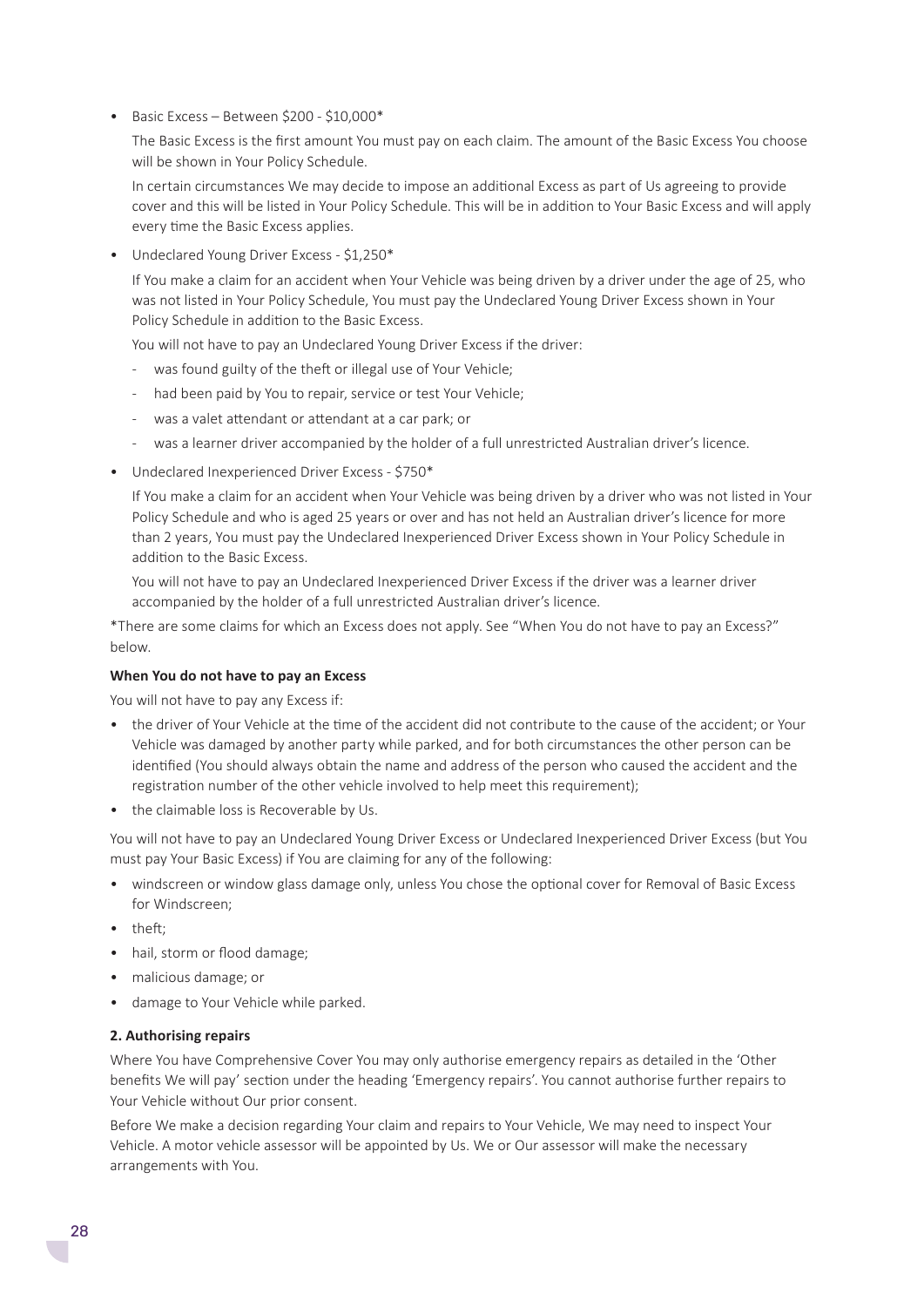#### **3. Spare parts, extras and accessories**

If We are unable to repair the part We will use new, recycled or reconditioned parts that meet the requirements of Australian Design Rules ("ADR"). If such parts are not available or appropriate, parts from alternative distribution channels may be used.

We will not pay any amount greater than the last listed price in Australia (together with a reasonable charge for fitting) for the supply of any spare part, extra or accessory. In the event that any spare part, extra or accessory cannot be obtained reasonably within Australia, We will pay You the last listed price of the spare part, extra or accessory (together with a reasonable charge for fitting) rather than supply the spare part, extra or accessory.

#### **4. Sublet repairs**

If Your Vehicle requires Us to engage the services of a specific specialist repairer and/or supplier We may sublet that component to such repairer or supplier.

#### **5. Guarantee and warranty**

We guarantee materials and workmanship on repairs We authorise for as long as You own or lease Your Vehicle. This guarantee is not transferable.

#### **6. Assist Us with Your claim**

You must assist Us with Your claim. This means You must give Us all the information and assistance with Your claim which We may reasonably require. If You do not, We may not pay Your claim.

If We have the right to recover any amount payable under this Policy from any other person, You must cooperate with Us in any action We may take.

#### **7. Our rights of recovery**

We have the right to recover from any person, in Your name, the amount of any claim paid by Us under this Policy and We have full discretion in the conduct, settlement or defence of any claim We bring in Your name. If We recover more than the amount We have paid to You or on Your behalf, We will pay You the balance.

#### **8. Salvage of Your Vehicle when it is a Total Loss**

If Your Vehicle is a Total Loss and We have agreed to pay the Market Value or Agreed Value for Your Vehicle:

- the wreckage of Your Vehicle will become Our property; and
- We will keep the proceeds of any salvage sale.

#### **9. Payment of unpaid premium when Your Vehicle is a Total Loss**

If Your Vehicle is a Total Loss and We have agreed to pay the Market Value or Agreed Value for Your Vehicle, the amount of any unpaid premium for the Period of Insurance will be deducted from the amount payable to You.

#### **10. No return of premium after a Total Loss**

If Your Vehicle is a Total Loss and We have agreed to pay the Market Value or Agreed Value for Your Vehicle, no return of premium will be made for any unexpired portion of the Period of Insurance. If We are replacing Your Vehicle under the 'Replacement of new Vehicle after a Total Loss' benefit, this Policy will continue to cover Your new replacement Vehicle until the end of the Period of Insurance.

# CHOICE OF REPAIRER

We can assist You in selecting a suitable repairer to repair the damage to Your Vehicle; however You also have the right to choose Your own repairer. In both instances We will work closely with the repairer to strive to achieve the best repair outcome for You however We may require a second quotation from a repairer chosen by Us. We will then choose (subject to any relevant Policy limits) to:

- authorise the repairs at Your repairer of choice;
- pay You the reasonable cost of repairing Your Vehicle; or
- move Your Vehicle to a repairer We both agree will repair Your Vehicle. In the instance that We both agree to move Your Vehicle We will provide You with a rental car for up to 3 days in addition to any other benefit provided under Your Policy.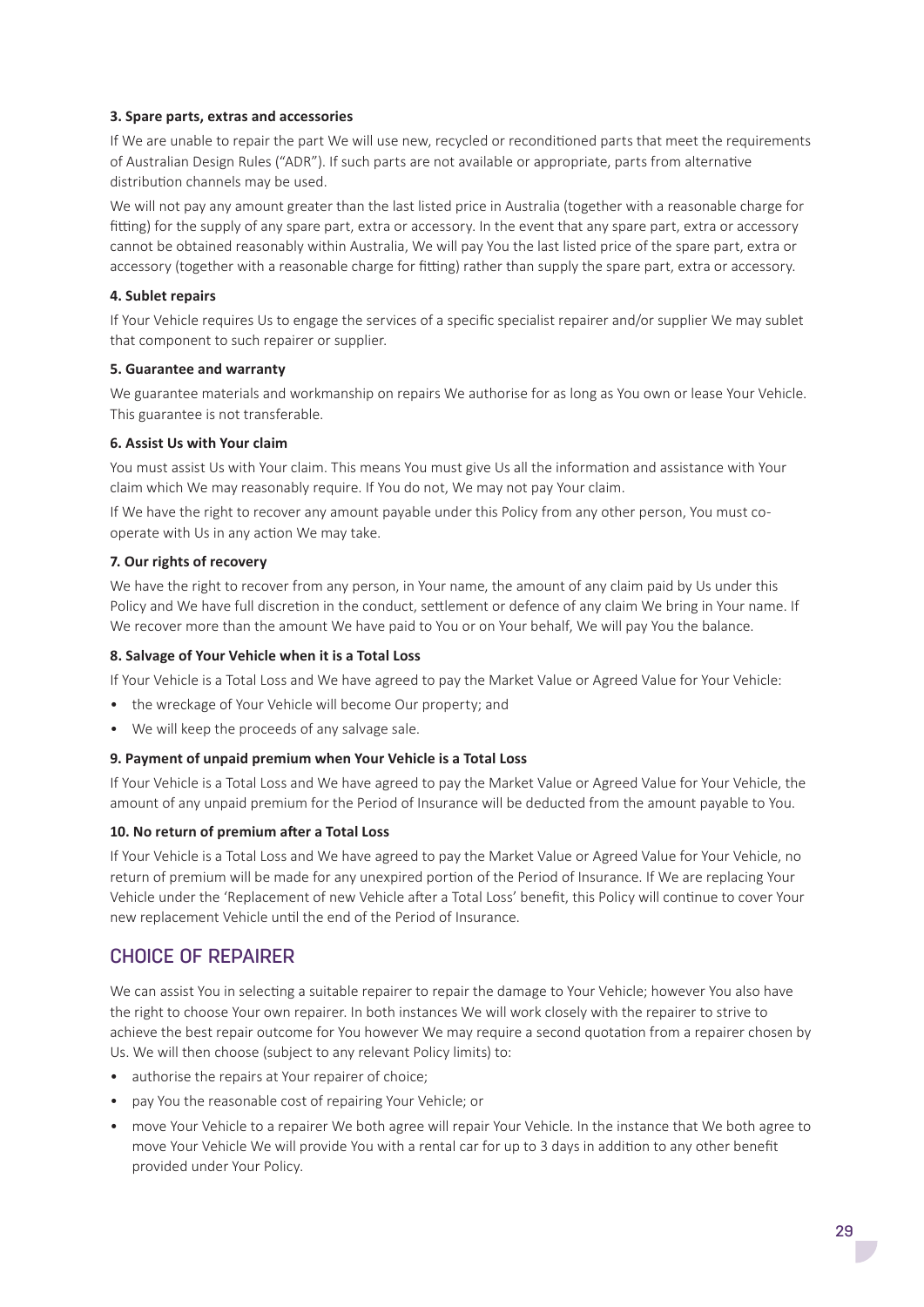# OTHER INFORMATION

#### **Renewal procedure**

Before Your Policy expires We will advise You whether We intend to offer renewal and if so on what terms. This document also applies for any offer of renewal We may make, unless We tell You otherwise. It is important that You check the terms of any renewal offer before renewing to satisfy Yourself that the details are correct. In particular, check the sum insured amounts and Excesses applicable and to ensure the levels of cover are appropriate for You. Please note that You need to comply with Your duty to answer honestly before each renewal.

#### **Sanction limitation and exclusion clause**

In this section, the reference to Insurer is a reference to Us and Insured is a reference to You.

If, by virtue of any law or regulation which is applicable to an Insurer, its parent company or its ultimate controlling entity, at the inception of this Policy or at any time thereafter, providing coverage to the Insured is or would be unlawful because it breaches an applicable embargo or sanction, that Insurer shall provide no coverage and have no liability whatsoever nor provide any defence to the Insured or make any payment of defence costs or provide any form of security on behalf of the Insured, to the extent that it would be in breach of such embargo or sanction.

#### **The law that applies to this Policy**

Any disputes arising from this Policy will be determined by the courts, and in accordance with the laws, of the state or territory of Australia where this Policy is issued.